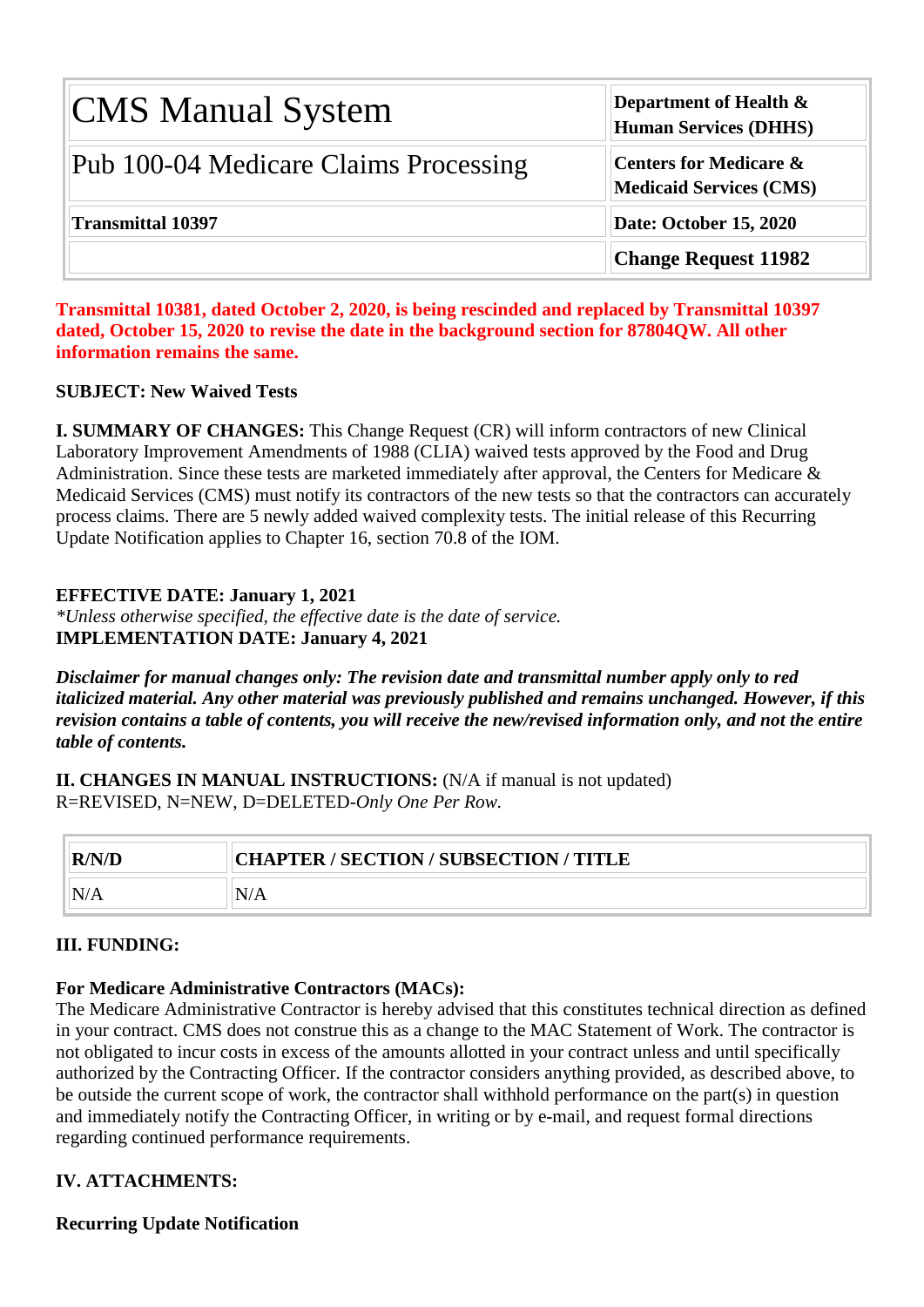## **Attachment - Recurring Update Notification**

| <b>Transmittal: 10397</b><br>  Pub. 100-04 | <b>Date: October 15, 2020</b> | <b>Change Request: 11982</b> |
|--------------------------------------------|-------------------------------|------------------------------|
|--------------------------------------------|-------------------------------|------------------------------|

**Transmittal 10381, dated October 2, 2020, is being rescinded and replaced by Transmittal 10397 dated, October 15, 2020 to revise the date in the background section for 87804QW. All other information remains the same.**

**SUBJECT: New Waived Tests**

#### **EFFECTIVE DATE: January 1, 2021**

*\*Unless otherwise specified, the effective date is the date of service.* **IMPLEMENTATION DATE: January 4, 2021**

#### **I. GENERAL INFORMATION**

**A. Background:** The Clinical Laboratory Improvement Amendments of 1988 (CLIA) regulations require a facility to be appropriately certified for each test performed. To ensure that Medicare & Medicaid only pay for laboratory tests categorized as waived complexity under CLIA in facilities with a CLIA certificate of waiver, laboratory claims are currently edited at the CLIA certificate level.

Listed below are the latest tests approved by the Food and Drug Administration (FDA) as waived tests under CLIA. The Current Procedural Terminology (CPT) codes for the following new tests must have the modifier QW to be recognized as a waived test. However, the tests mentioned on the first page of the attached list (i.e., CPT codes: 81002, 81025, 82270, 82272, 82962, 83026, 84830, 85013, and 85651) do not require a QW modifier to be recognized as a waived test.

The CPT code, effective date and description for the latest tests approved by the FDA as waived tests under CLIA are the following:

- 86308QW, March 5, 2020, Henry Schein One Step + Ultra MonoTest Kit (Whole Blood);
- **•** 87804QW, April 21, 2020, Henry Schein One Step + Ultra Flu Test Kit (Sekisui Diagnostics);
- **•** 87804QW, July 15, 2020, Fisher Healthcare, Sure-Vue Signature Influenza A & B Test;
- **•** 80305QW, July 22, 2020, Medline Industries, Inc. Medline Drug Test Cup; and
- **•** 80305QW, August 18, 2020, Micro Distributing II, Ltd., STATTEST Wondfo Home Drug Test. This Recurring Update Notification applies to Chapter 16, section 70.8 of the IOM.

**B. Policy:** The CLIA regulations require a facility to be appropriately certified for each test performed. To ensure that Medicare and Medicaid only pay for laboratory tests categorized as waived complexity under CLIA in facilities with a CLIA certificate of waiver, laboratory claims are currently edited at the CLIA certificate level.

## **II. BUSINESS REQUIREMENTS TABLE**

*"Shall" denotes a mandatory requirement, and "should" denotes an optional requirement.*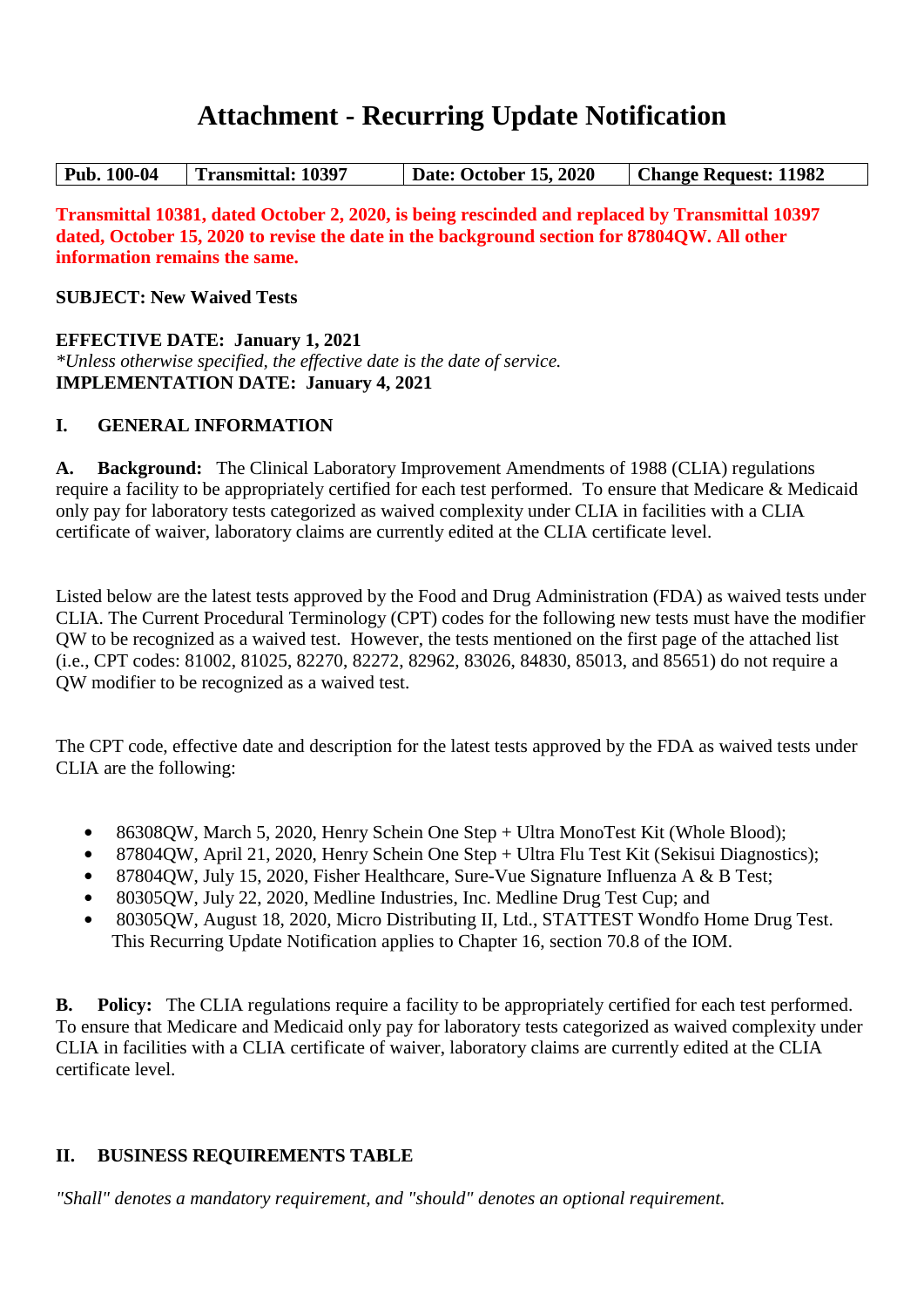| <b>Number</b> | Requirement                                                                                                                                                                                | <b>Responsibility</b> |                |   |                    |                   |               |   |   |       |
|---------------|--------------------------------------------------------------------------------------------------------------------------------------------------------------------------------------------|-----------------------|----------------|---|--------------------|-------------------|---------------|---|---|-------|
|               |                                                                                                                                                                                            | A/B                   |                |   | D                  |                   | Shared-       |   |   | Other |
|               |                                                                                                                                                                                            |                       | <b>MAC</b>     |   | M                  |                   | System        |   |   |       |
|               |                                                                                                                                                                                            |                       |                |   | E                  | Maintainers       |               |   |   |       |
|               |                                                                                                                                                                                            | $\mathbf{A}$          | $\mathbf{B}$   | H |                    | $\mathbf{F}$      | M             | V |   |       |
|               |                                                                                                                                                                                            |                       |                | H | M                  | $\mathbf I$       | $\mathcal{C}$ | M | W |       |
|               |                                                                                                                                                                                            |                       |                | H | A <br>$\mathsf{C}$ | S<br><sub>S</sub> | <sub>S</sub>  | S | F |       |
| 11982.1       | The Medicare contractor shall include the new tests<br>listed above in CLIA-covered code files with the QW<br>modifier.                                                                    |                       | X              |   |                    |                   |               |   |   |       |
| 11982.2       | Contractors shall not search their files to either retract<br>payment or retroactively pay claims; however,<br>contractors should adjust claims if they are brought to<br>their attention. |                       | $\overline{X}$ |   |                    |                   |               |   |   |       |
| 11982.3       | Contractors shall not use the explanatory information<br>under the "Use" column in the attachment as the<br>reason for rejecting a claim.                                                  |                       | X              |   |                    |                   |               |   |   |       |

#### **III. PROVIDER EDUCATION TABLE**

| <b>Number</b> | Requirement                                                                                                                                                                                                                                                                                                                                                                                                                                                                                                                                                                                                                                                                                                                                                                                                                   |   | <b>Responsibility</b> |             |              |                         |
|---------------|-------------------------------------------------------------------------------------------------------------------------------------------------------------------------------------------------------------------------------------------------------------------------------------------------------------------------------------------------------------------------------------------------------------------------------------------------------------------------------------------------------------------------------------------------------------------------------------------------------------------------------------------------------------------------------------------------------------------------------------------------------------------------------------------------------------------------------|---|-----------------------|-------------|--------------|-------------------------|
|               |                                                                                                                                                                                                                                                                                                                                                                                                                                                                                                                                                                                                                                                                                                                                                                                                                               |   | A/B<br><b>MAC</b>     |             | D<br>M.<br>E | $\mathcal{C}$<br>E<br>D |
|               |                                                                                                                                                                                                                                                                                                                                                                                                                                                                                                                                                                                                                                                                                                                                                                                                                               | A | B                     | H<br>H<br>H | M<br>A       | $\bf{I}$                |
| 11982.4       | MLN Article: CMS will make available an MLN Matters provider education<br>article that will be marketed through the MLN Connects weekly newsletter<br>shortly after the CR is released. MACs shall follow IOM Pub. No. 100-09<br>Chapter 6, Section 50.2.4.1, instructions for distributing MLN Connects<br>information to providers, posting the article or a direct link to the article on your<br>website, and including the article or a direct link to the article in your bulletin or<br>newsletter. You may supplement MLN Matters articles with localized<br>information benefiting your provider community in billing and administering the<br>Medicare program correctly. Subscribe to the "MLN Matters" listserv to get<br>article release notifications, or review them in the MLN Connects weekly<br>newsletter. |   | X                     |             |              |                         |

## **IV. SUPPORTING INFORMATION**

**Section A: Recommendations and supporting information associated with listed requirements:** N/A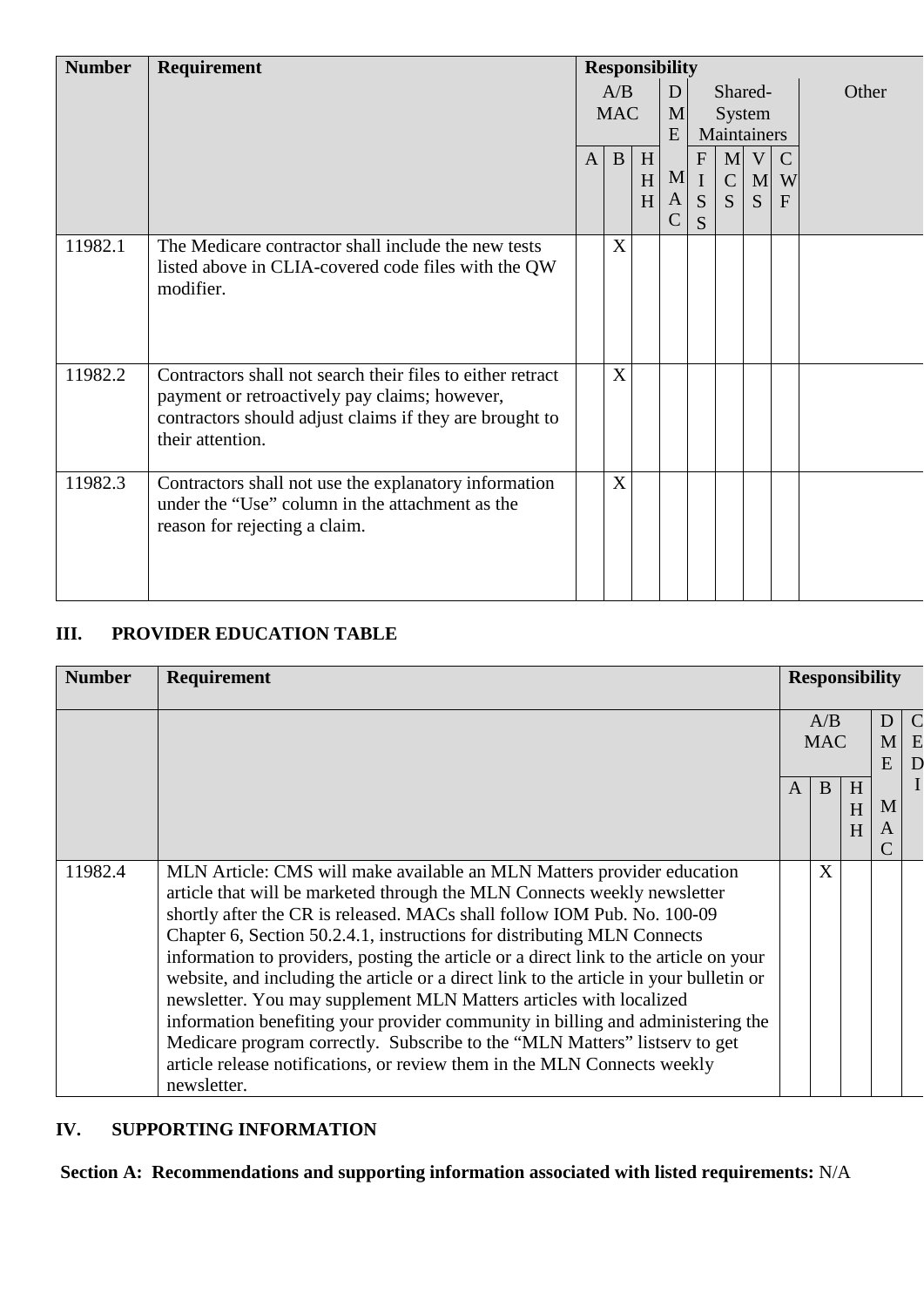| <b>X-Ref</b>  | Recommendations or other supporting information: |
|---------------|--------------------------------------------------|
| Requirement   |                                                  |
| <b>Number</b> |                                                  |

**Section B: All other recommendations and supporting information:** N/A

#### **V. CONTACTS**

**Pre-Implementation Contact(s):** Kathleen Todd, 410-786-3385 or kathleen.todd@cms.hhs.gov

Post-Implementation Contact(s): Contact your Contracting Officer's Representative (COR).

#### **VI. FUNDING**

#### **Section A: For Medicare Administrative Contractors (MACs):**

The Medicare Administrative Contractor is hereby advised that this constitutes technical direction as defined in your contract. CMS does not construe this as a change to the MAC Statement of Work. The contractor is not obligated to incur costs in excess of the amounts allotted in your contract unless and until specifically authorized by the Contracting Officer. If the contractor considers anything provided, as described above, to be outside the current scope of work, the contractor shall withhold performance on the part(s) in question and immediately notify the Contracting Officer, in writing or by e-mail, and request formal directions regarding continued performance requirements.

**ATTACHMENTS: 1**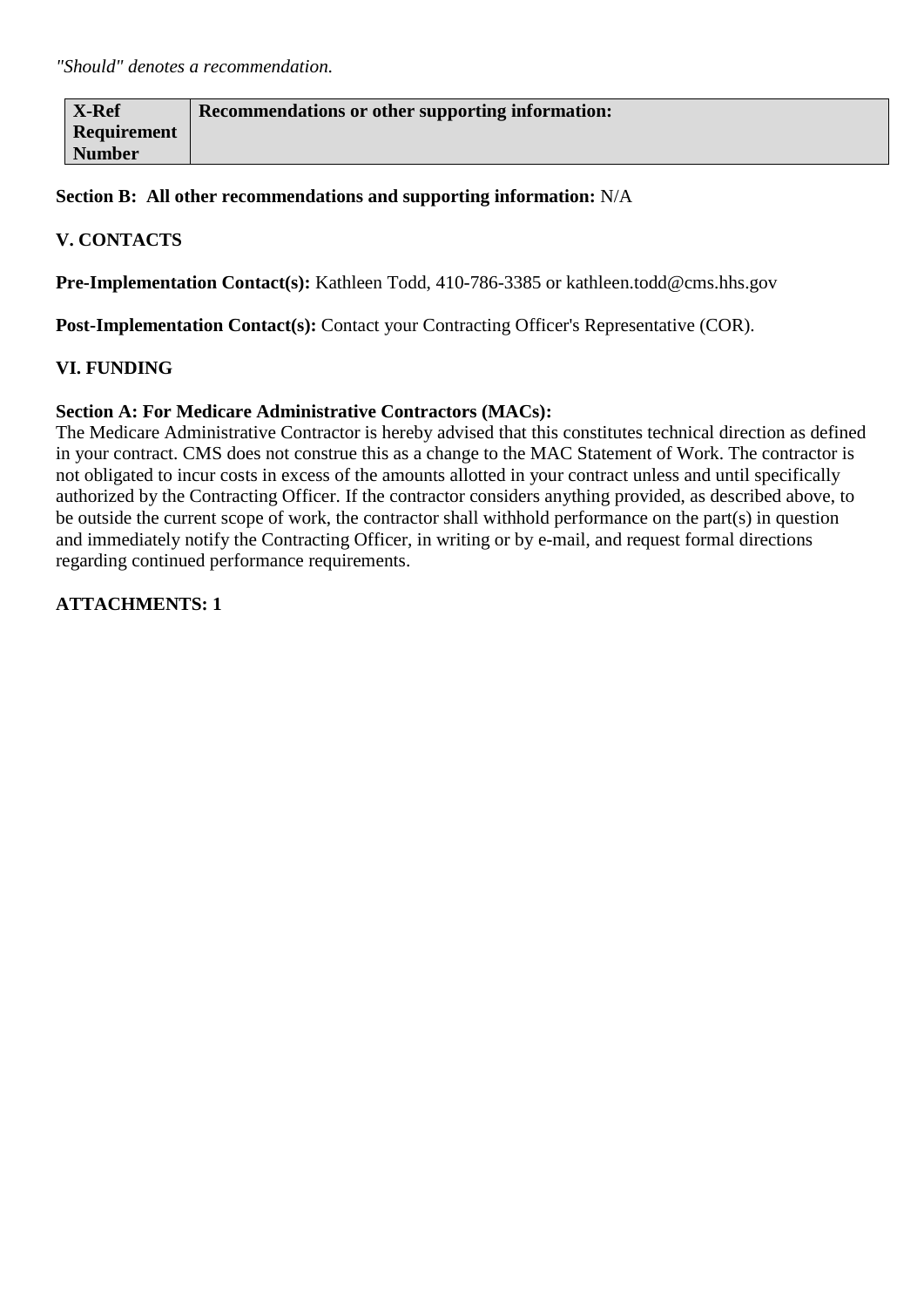| <b>CPT CODE(S)</b>                                                               | <b>TEST NAME</b>                                                                                                                                                                   | <b>MANUFACTURER</b> | <b>USE</b>                                                                                                                                                      |
|----------------------------------------------------------------------------------|------------------------------------------------------------------------------------------------------------------------------------------------------------------------------------|---------------------|-----------------------------------------------------------------------------------------------------------------------------------------------------------------|
| 81002                                                                            | Dipstick or tablet reagent urinalysis -<br>non-automated for bilirubin, glucose,<br>hemoglobin, ketone, leukocytes, nitrite,<br>pH, protein, specific gravity, and<br>urobilinogen | Various             | Screening of urine to monitor/diagnose various diseases/conditions, such as<br>diabetes, the state of the kidney or urinary tract, and urinary tract infections |
| 81025                                                                            | Urine pregnancy tests by visual color<br>comparison                                                                                                                                | Various             | Diagnosis of pregnancy                                                                                                                                          |
| 82270<br>82272<br>(Contact your Medicare<br>carrier for claims<br>instructions.) | Fecal occult blood                                                                                                                                                                 | Various             | Detection of blood in feces from whatever cause, benign or malignant<br>(colorectal cancer screening)                                                           |
| 82962                                                                            | Blood glucose by glucose monitoring<br>devices cleared by the FDA for home<br>use                                                                                                  | Various             | Monitoring of blood glucose levels                                                                                                                              |
| 83026                                                                            | Hemoglobin by copper sulfate $-$ non-<br>automated                                                                                                                                 | Various             | Monitors hemoglobin level in blood                                                                                                                              |
| 84830                                                                            | Ovulation tests by visual color<br>comparison for human luteinizing<br>hormone                                                                                                     | Various             | Detection of ovulation (optimal for conception)                                                                                                                 |
| 85013                                                                            | Blood count; spun microhematocrit                                                                                                                                                  | Various             | Screen for anemia                                                                                                                                               |
| 85651                                                                            | Erythrocyte sedimentation rate – non-<br>automated                                                                                                                                 | Various             | Nonspecific screening test for inflammatory activity, increased for majority<br>of infections, and most cases of carcinoma and leukemia                         |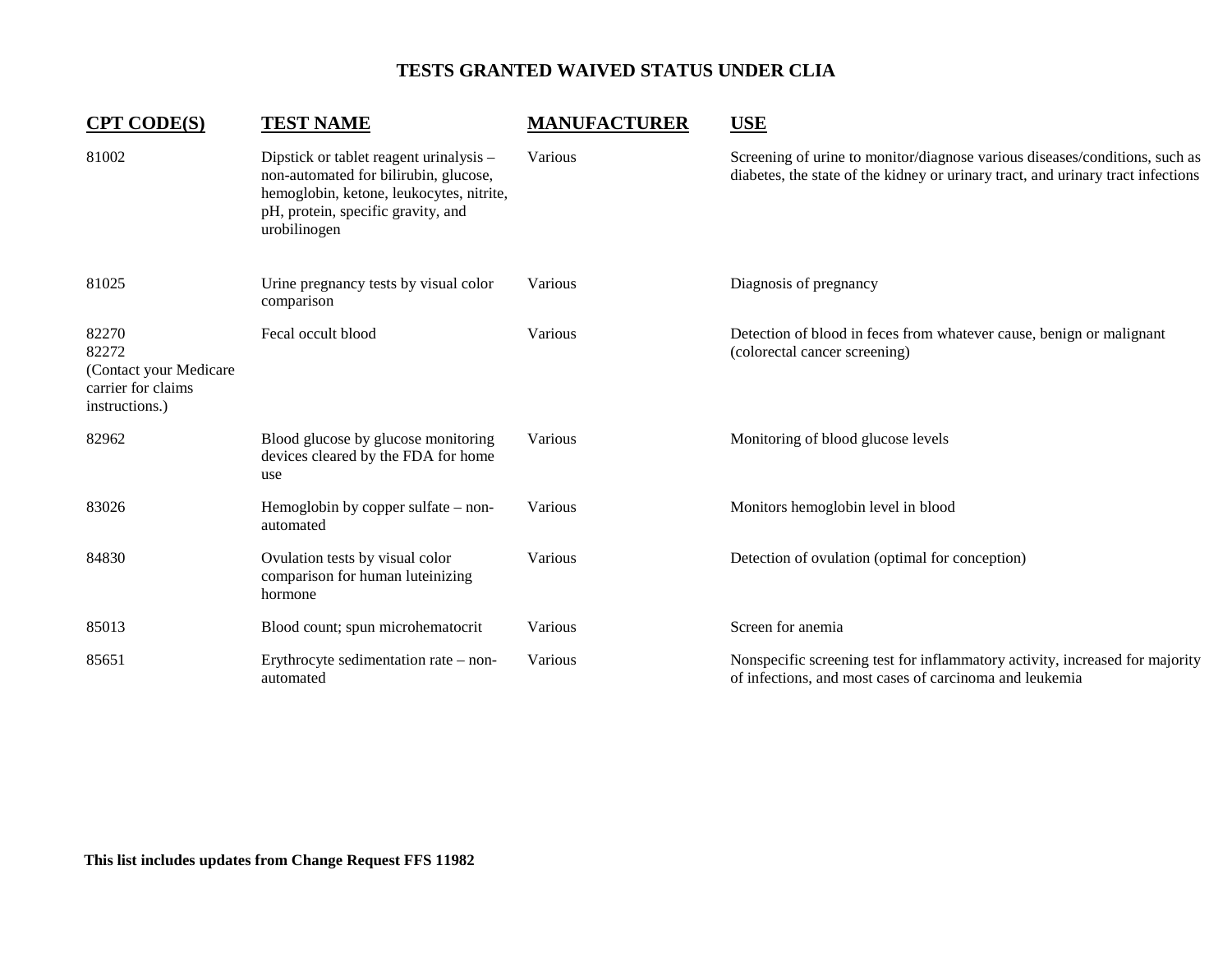| <b>CPT CODE(S)</b>                                                                                                                    | <b>TEST NAME</b>                                                                                           | <b>MANUFACTURER</b> | <b>USE</b>                                                                                                                                                                                                                                                 |
|---------------------------------------------------------------------------------------------------------------------------------------|------------------------------------------------------------------------------------------------------------|---------------------|------------------------------------------------------------------------------------------------------------------------------------------------------------------------------------------------------------------------------------------------------------|
| 80047QW, 82330QW,<br>82374QW, 82435QW,<br>82565QW, 82947QW,<br>82950QW, 82951QW,<br>82952QW,<br>84132QW, 84295QW,<br>84520QW, 85014QW | Abbott i-STAT Chem8+ Cartridge<br>{Whole Blood}                                                            | i-STAT Corporation  | Measures ionized calcium, carbon dioxide, chloride, creatinine, glucose,<br>potassium, sodium, urea nitrogen, and hematocrit in whole blood                                                                                                                |
| 80048QW                                                                                                                               | Abaxis Piccolo Blood Chemistry<br>1.<br>Analyzer (Basic Metabolic<br>Reagent Disc){Whole Blood}            | Abaxis, Inc.        | Measures total calcium, carbon dioxide, chloride, creatinine, glucose,<br>potassium, sodium, and urea nitrogen in whole blood                                                                                                                              |
|                                                                                                                                       | Abaxis Piccolo xpress Chemistry<br>2.<br>Analyzer (Basic Metabolic<br>Reagent Disc){Whole Blood}           | Abaxis, Inc.        |                                                                                                                                                                                                                                                            |
| 80051QW                                                                                                                               | Abaxis Piccolo Blood Chemistry<br>Analyzer (Electrolyte Metabolic<br>Reagent Disc){Whole Blood}            | Abaxis, Inc.        | Measures carbon dioxide, chloride, potassium, and sodium in whole blood                                                                                                                                                                                    |
|                                                                                                                                       | Abaxis Piccolo xpress Chemistry<br>2.<br>Analyzer (Electrolyte Metabolic<br>Reagent Disc){Whole Blood}     | Abaxis, Inc.        |                                                                                                                                                                                                                                                            |
| 80053QW                                                                                                                               | Abaxis Piccolo Blood Chemistry<br>Analyzer (Comprehensive<br>Metabolic Reagent Disc){Whole<br>Blood}       | Abaxis, Inc.        | Measures alanine amino transferase, aspartate amino transferase, albumin,<br>total bilirubin, total calcium, carbon dioxide, chloride, creatinine, glucose,<br>alkaline phosphatase, potassium, total protein, sodium, and urea nitrogen in<br>whole blood |
|                                                                                                                                       | Abaxis Piccolo xpress Chemistry<br>2.<br>Analyzer (Comprehensive<br>Metabolic Reagent Disc){Whole<br>Blood | Abaxis, Inc.        |                                                                                                                                                                                                                                                            |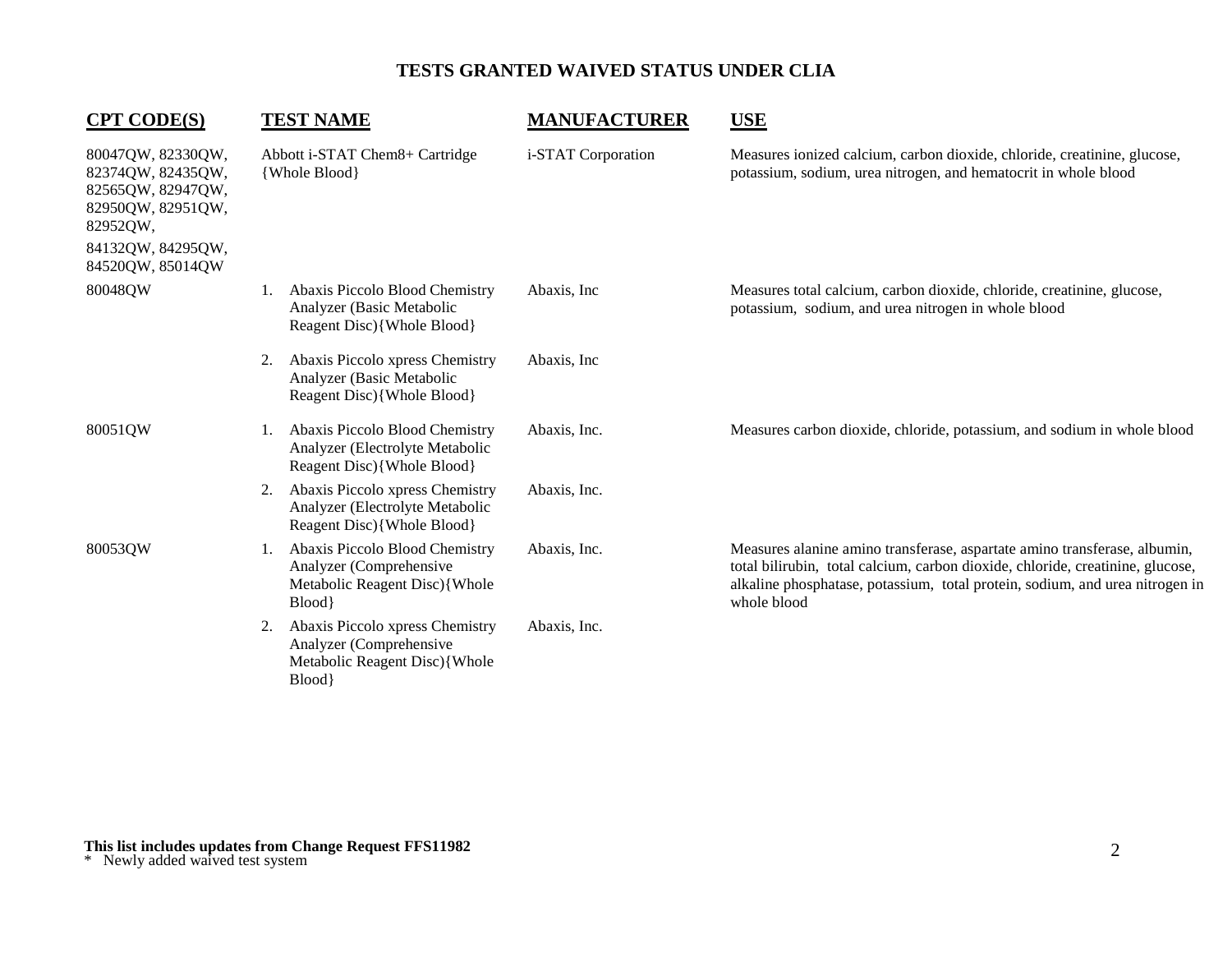| <b>CPT CODE(S)</b>                                                                                         |    | <b>TEST NAME</b>                                                                                                                             | <b>MANUFACTURER</b>                 | <b>USE</b>                                                                       |
|------------------------------------------------------------------------------------------------------------|----|----------------------------------------------------------------------------------------------------------------------------------------------|-------------------------------------|----------------------------------------------------------------------------------|
| 80061QW, 82465QW<br>(Contact your Medicare<br>carrier for claims<br>instructions.),<br>83718QW,<br>84478QW |    | 1. Abaxis, Piccolo xpress Chemistry<br>Analyzer {Lipid Panel Reagent<br>Disc} (Whole Blood)                                                  | Abaxis, Incorporated                | Measures total cholesterol, HDL cholesterol, and triglycerides in whole<br>blood |
|                                                                                                            | 2. | <b>ACON Laboratories Inc., Mission</b><br><b>Cholesterol Pro Monitoring</b><br>System (Mission Cholesterol Pro<br><b>Test Cartridges)</b>    | <b>ACON</b> Laboratories Inc.       |                                                                                  |
|                                                                                                            | 3. | Infopia USA LipidPro lipid profile<br>and glucose measuring system<br>(LipidPro Lipid Profile test strips)                                   | Infopia Co., Ltd.                   |                                                                                  |
|                                                                                                            | 4. | Jant Pharmacal Corp, LipidPlus<br>Professional Lipid Profile and<br><b>Glucose Measuring System</b><br>(LipidPlus Lipid Profile test strips) | Infopia Co., Ltd.                   |                                                                                  |
|                                                                                                            | 5. | Piccolo Point of Care Chemistry<br>Analyzer (Lipid Panel Reagent<br>Disc) (Whole Blood)                                                      | Abaxis, Incorporated                |                                                                                  |
|                                                                                                            | 6. | <b>Polymer Technology Systems</b><br>CardioChek PA Analyzer {PTS<br>Panels Lipid Panel Test Strips }                                         | Polymer Technology<br>Systems, Inc. |                                                                                  |
|                                                                                                            | 7. | Poylmer Technology Systems,<br>Inc., CardioChek Home Test<br>Systems (CardioChek Home Lipid<br>Panel test strips)                            | Polymer Technology<br>Systems, Inc. |                                                                                  |
|                                                                                                            | 8. | Poylmer Technology Systems,<br>Inc., CardioChek Plus Test<br>Systems (PTS Panels Lipid Panel<br>test strips)                                 | Polymer Technology<br>Systems, Inc. |                                                                                  |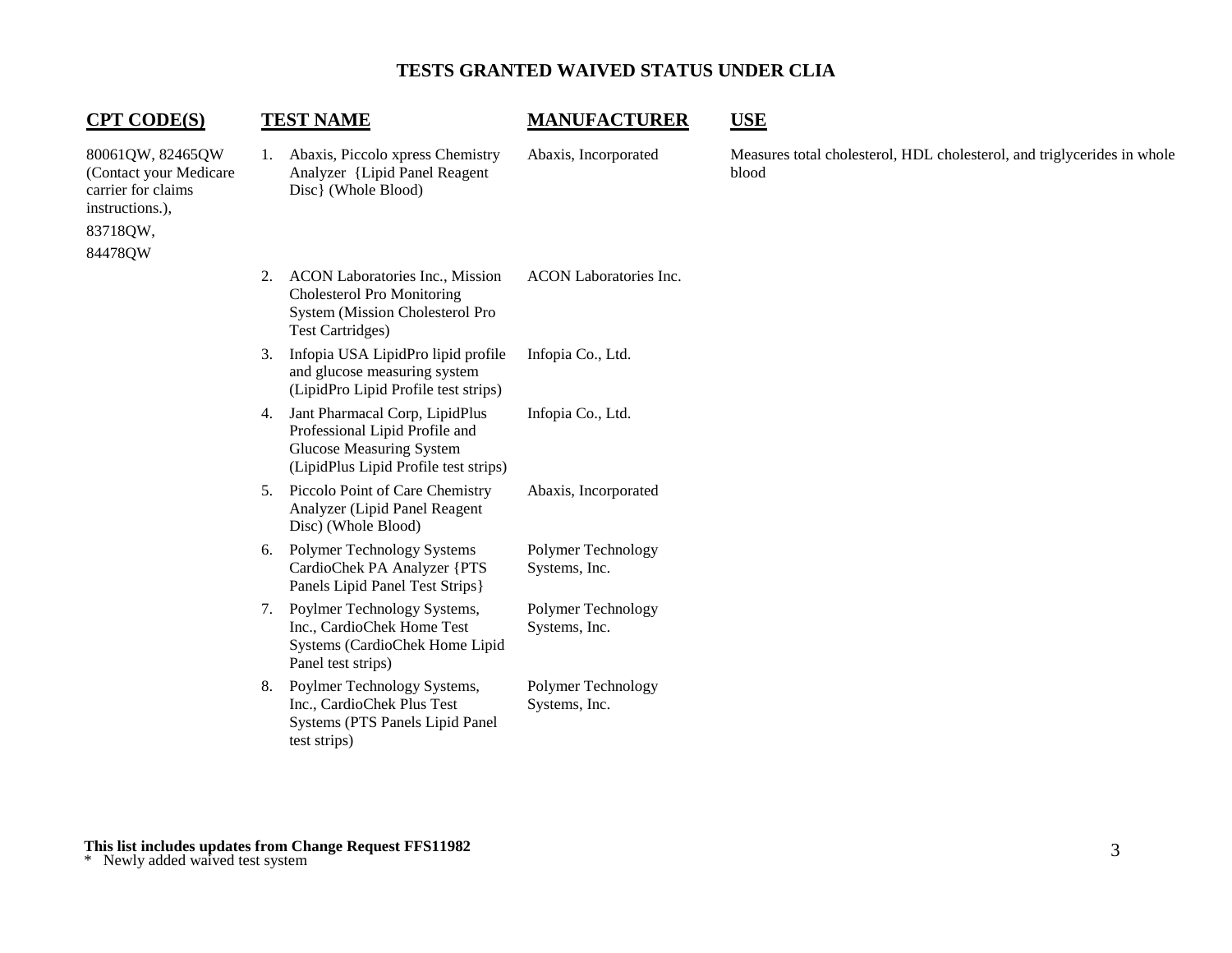| <b>CPT CODE(S)</b>                                                                                                                                                     | <b>TEST NAME</b>                                                                                          | <b>MANUFACTURER</b>        | <b>USE</b>                                                                                                                                      |
|------------------------------------------------------------------------------------------------------------------------------------------------------------------------|-----------------------------------------------------------------------------------------------------------|----------------------------|-------------------------------------------------------------------------------------------------------------------------------------------------|
| 80061QW, 82465QW<br>(Contact your Medicare<br>carrier for claims<br>instructions.),<br>82962,<br>83718QW,<br>84478QW                                                   | Infopia USA LipidPro lipid profile<br>1.<br>and glucose measuring system                                  | Infopia Co., Ltd.          | Monitoring of blood glucose levels and measures total cholesterol, HDL<br>cholesterol, and triglycerides in whole blood                         |
|                                                                                                                                                                        | Infopia USA LipidPro<br>2.<br>Professional Lipid Profile and<br><b>Glucose Measuring System</b>           | Infopia Co., Ltd           |                                                                                                                                                 |
|                                                                                                                                                                        | Jant Pharmacal LipidPlus Lipid<br>3.<br>Profile and Glucose Measuring<br>System                           | Infopia Co., Ltd.          |                                                                                                                                                 |
|                                                                                                                                                                        | Jant Pharmacal Corp, LipidPlus<br>4.<br>Professional Lipid Profile and<br><b>Glucose Measuring System</b> | Infopia Co., Ltd           |                                                                                                                                                 |
|                                                                                                                                                                        | 5. KPI Healthcare Co., Ltd. CURO<br>L5 Lipid Profile and Glucose<br><b>Measuring System</b>               | Osang Healthcare Co., Ltd. |                                                                                                                                                 |
| 80061QW, 82465QW<br>(Contact your Medicare<br>carrier for claims<br>instructions.),<br>83718QW,                                                                        | Cholestech LDX (Lipid Profile - ALT<br>(GPT)){Whole Blood}                                                | Cholestech Corp.           | Measures alanine aminotransferase, total cholesterol, HDL cholesterol, and<br>triglycerides in whole blood                                      |
| 84460QW,<br>84478QW                                                                                                                                                    |                                                                                                           |                            |                                                                                                                                                 |
| 80061QW, 82465QW<br>(Contact your Medicare<br>carrier for claims<br>instructions.),<br>82947QW, 82950QW,<br>82951QW, 82952QW,<br>83718QW, 84450QW,<br>84460QW, 84478QW | Alere Cholestech LDX {Whole Blood}                                                                        | Alere, Inc.                | Measures alanine aminotransferase, aspartate aminotransferase, total<br>cholesterol, HDL cholesterol, glucose, and triglycerides in whole blood |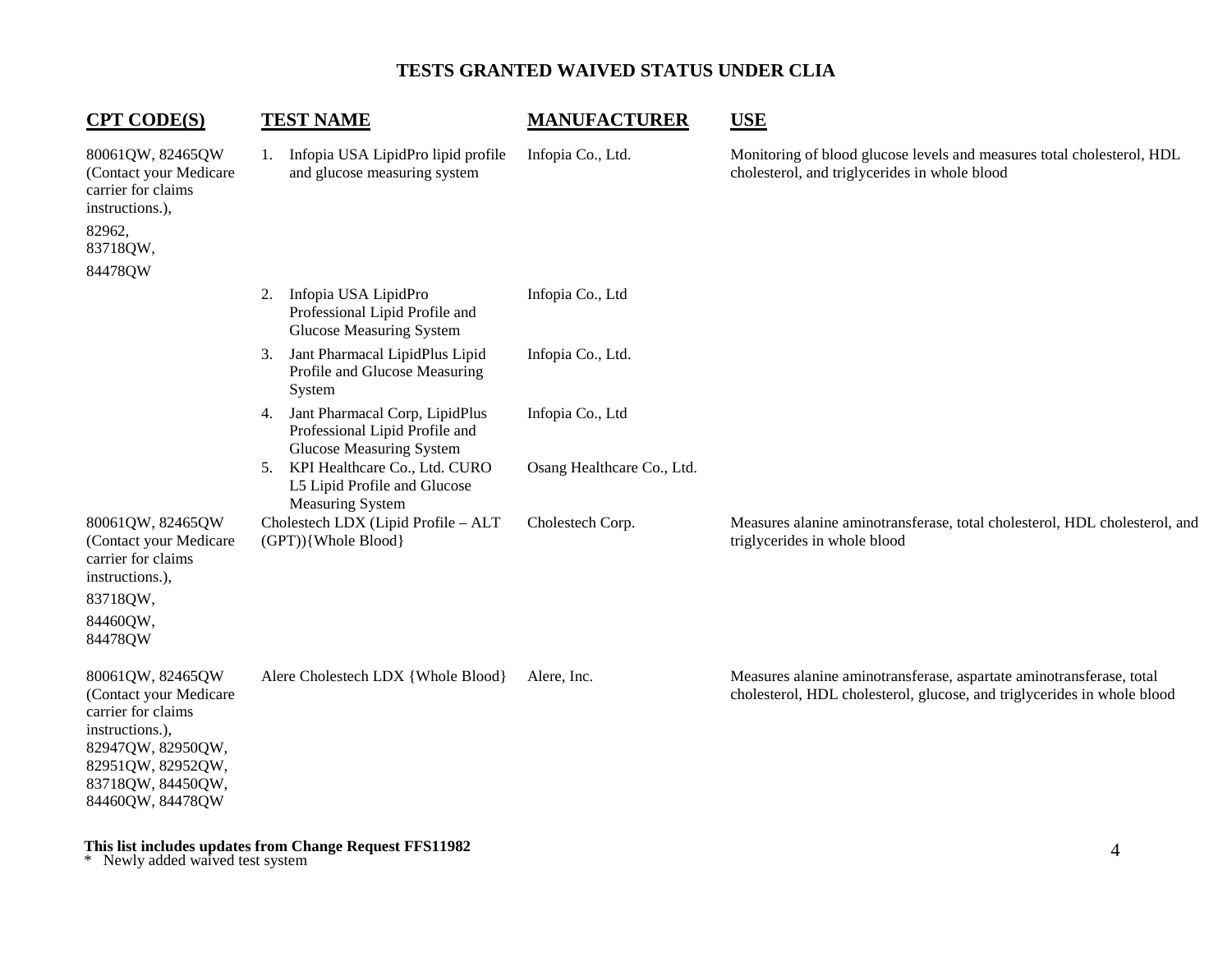| <b>CPT CODE(S)</b>                                                                                                          | <b>TEST NAME</b>                                                                                                                                                                                                                                                                                                                                                                                                                                          | <b>MANUFACTURER</b>                    | <b>USE</b>                                                                                                                                                                                                                                   |
|-----------------------------------------------------------------------------------------------------------------------------|-----------------------------------------------------------------------------------------------------------------------------------------------------------------------------------------------------------------------------------------------------------------------------------------------------------------------------------------------------------------------------------------------------------------------------------------------------------|----------------------------------------|----------------------------------------------------------------------------------------------------------------------------------------------------------------------------------------------------------------------------------------------|
| 80069QW                                                                                                                     | Abaxis Piccolo Blood Chemistry<br>Ι.<br>Analyzer (Piccolo Renal Function<br>Panel){Whole Blood}                                                                                                                                                                                                                                                                                                                                                           | Abaxis, Incorporated                   | Measures albumin, total calcium, total carbon dioxide, chloride, creatinine,<br>glucose, phosphorus, potassium, sodium and urea nitrogen in whole blood                                                                                      |
|                                                                                                                             | Abaxis Piccolo xpress Chemistry<br>2.<br>Analyzer (Piccolo Renal Function<br>Panel){Whole Blood}                                                                                                                                                                                                                                                                                                                                                          | Abaxis, Incorporated                   |                                                                                                                                                                                                                                              |
| 80178QW                                                                                                                     | ReliaLAB Inc. InstaRead Lithium<br>System {fingerstick or venipuncture}<br>whole blood}                                                                                                                                                                                                                                                                                                                                                                   | Akers Laboratories, Inc.               | Measures lithium blood levels in whole blood                                                                                                                                                                                                 |
| 80305QW (This test<br>may not be covered in<br>all instances. Contact<br>your Medicare carrier<br>for claims instructions.) | Drug test(s), presumptive, any number<br>of drug classes; any number of devices<br>or procedures, (e.g., immunoassay)<br>capable of being read by direct optical<br>observation only (e.g., dipsticks, cups,<br>cards, cartridges) categorized as<br>waived complexity. Refer to the FDA<br>website<br>http://www.accessdata.fda.gov/scripts/<br>cdrh/cfdocs/cfClia/analyteswaived.cfm<br>for the current waived complexity test<br>systems and analytes. | Various                                | Screening test for the presence/detection of any number of drug classes in<br>urine                                                                                                                                                          |
| 81003QW                                                                                                                     | Dipstick or tablet reagent urinalysis -<br>automated for bilirubin, glucose,<br>hemoglobin, ketone, leukocytes, nitrite,<br>pH, protein, specific gravity, and<br>urobilinogen categorized as waived<br>complexity. Refer to the FDA website<br>http://www.accessdata.fda.gov/scripts/<br>cdrh/cfdocs/cfClia/analyteswaived.cfm<br>for the current waived complexity test<br>systems.                                                                     | Various                                | Screening of urine to monitor/diagnose various diseases/conditions, such as<br>diabetes, the state of the kidney or urinary tract, and urinary tract infections                                                                              |
| 81003QW, 82044QW,<br>82570QW                                                                                                | Siemens Clinitek 50 Urine Chemistry<br>Analyzer                                                                                                                                                                                                                                                                                                                                                                                                           | Siemens Healthcare<br>Diagnostics Inc. | Screening of urine to monitor/diagnose various diseases/conditions, such as<br>diabetes, the state of the kidney or urinary tract, and urinary tract infections;<br>and the semi-quantitative measurement of albumin and creatinine in urine |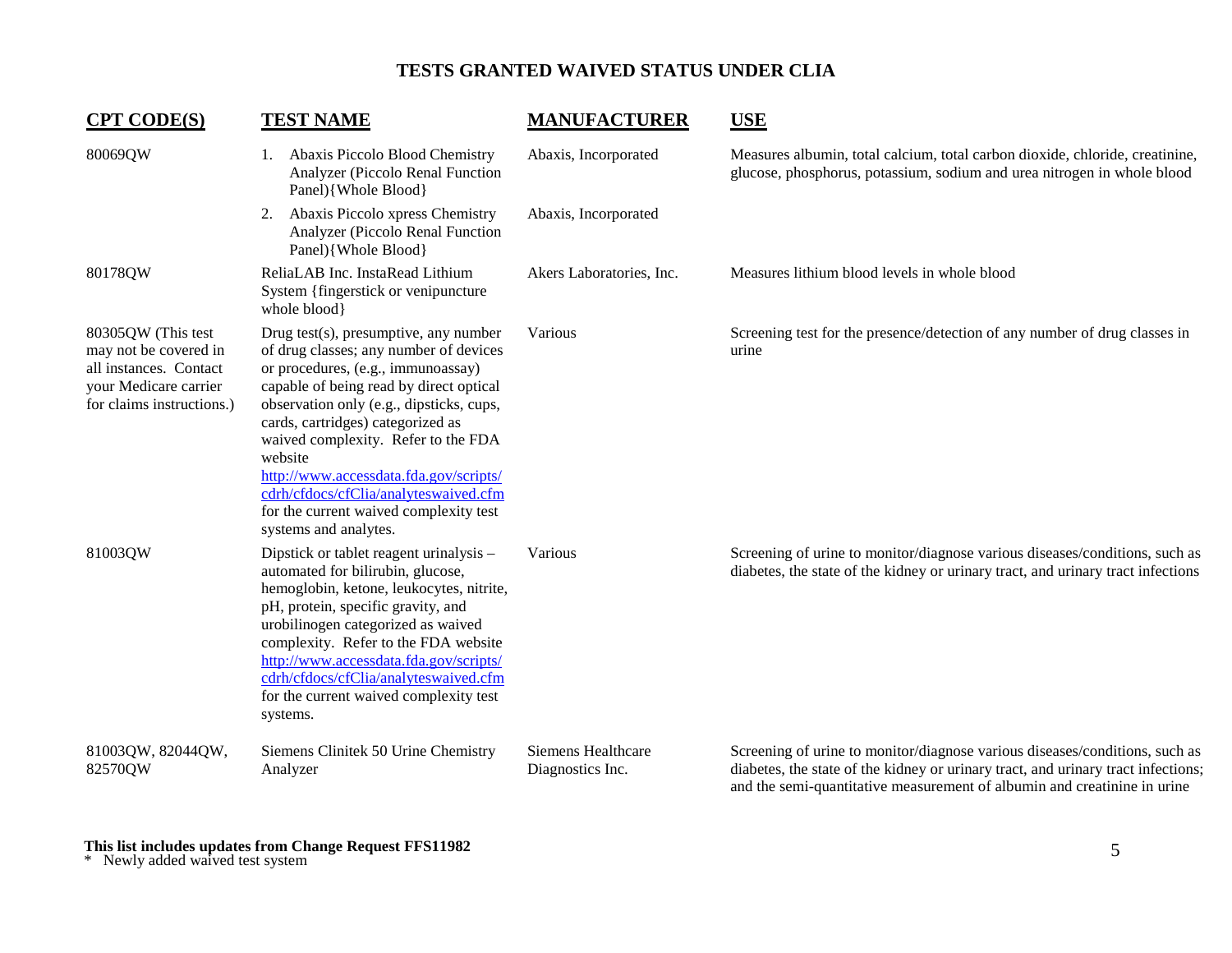| <b>CPT CODE(S)</b>                       |    | <b>TEST NAME</b>                                                                                                                      | <b>MANUFACTURER</b>                      | <b>USE</b>                                                                                                                                                                                                                                                                  |
|------------------------------------------|----|---------------------------------------------------------------------------------------------------------------------------------------|------------------------------------------|-----------------------------------------------------------------------------------------------------------------------------------------------------------------------------------------------------------------------------------------------------------------------------|
| 81003QW, 82044QW,<br>82570QW,<br>84703QW | 1. | Siemens Clinitek Status Urine<br><b>Chemistry Analyzer</b>                                                                            | Siemens Healthcare<br>Diagnostics        | Screening of urine to monitor/diagnose various diseases/conditions, such as<br>diabetes, the state of the kidney or urinary tract, and urinary tract infections;<br>the semi-quantitative measurement of albumin and creatinine in urine; and<br>the diagnosis of pregnancy |
|                                          | 2. | Siemens, Clinitek Status+<br>Analyzer                                                                                                 | Siemens Healthcare<br>Diagnostics        |                                                                                                                                                                                                                                                                             |
|                                          | 3. | Siemens, Clinitek Status Connect<br>System                                                                                            | <b>Siemens Healthcare</b><br>Diagnostics |                                                                                                                                                                                                                                                                             |
| 81007QW                                  | 1. | Diatech Diagnostics Uriscreen (for<br>OTC use)                                                                                        | Savyon/USA                               | Detects catalase in urine which is associated with urinary tract infections<br>(UTIs). White blood cells and some bacteria associated with UTIs are<br>positive for catalase.                                                                                               |
|                                          | 2. | Jant Pharmacal Corporation<br>Accutest Uriscreen (Bacteriuria)                                                                        | Savyon Diagnostics Ltd                   |                                                                                                                                                                                                                                                                             |
| 82010QW                                  | 1. | AmVenturex, Inc., KetoCoach<br><b>Blood Ketone Monitoring System</b>                                                                  | Apex BioTechnology Corp.                 | Measures ketones in whole blood                                                                                                                                                                                                                                             |
|                                          | 2. | Apex Biotechnology Corp., KET-1<br><b>Blood Ketone Monitoring System</b>                                                              | Apex Biotechnology Corp.                 |                                                                                                                                                                                                                                                                             |
|                                          | 3. | PTS Bioscanner (for OTC use) -<br>for blood ketones                                                                                   | Polymer Technology<br>Systems, Inc.      |                                                                                                                                                                                                                                                                             |
| 82010QW,<br>82962                        |    | 1. Abbott Laboratories, Medisense<br>Products Precision <sup>™</sup> Xtra™<br><b>Advanced Diabetes Management</b><br>System (K983504) | <b>Abbott Laboratories</b>               | Monitoring of blood glucose levels and measures ketones in whole blood                                                                                                                                                                                                      |
|                                          | 2. | <b>Abbott Medisense Precision Xtra</b><br><b>Advanced Diabetes Management</b><br>System (K040814)                                     | <b>Abbott Laboratories</b>               |                                                                                                                                                                                                                                                                             |
|                                          | 3. | ForaCare Inc. TD-4140 Smart<br>Dongle Blood Glucose Plus $\beta$ -<br>ketone Monitoring System                                        | TaiDoc Technology<br>Corporation         |                                                                                                                                                                                                                                                                             |
|                                          | 4. | Nova Biomedical Nova Max Plus<br>Glucose and B-Ketone Monitoring<br>System                                                            | Nova Biomedical Corp.                    |                                                                                                                                                                                                                                                                             |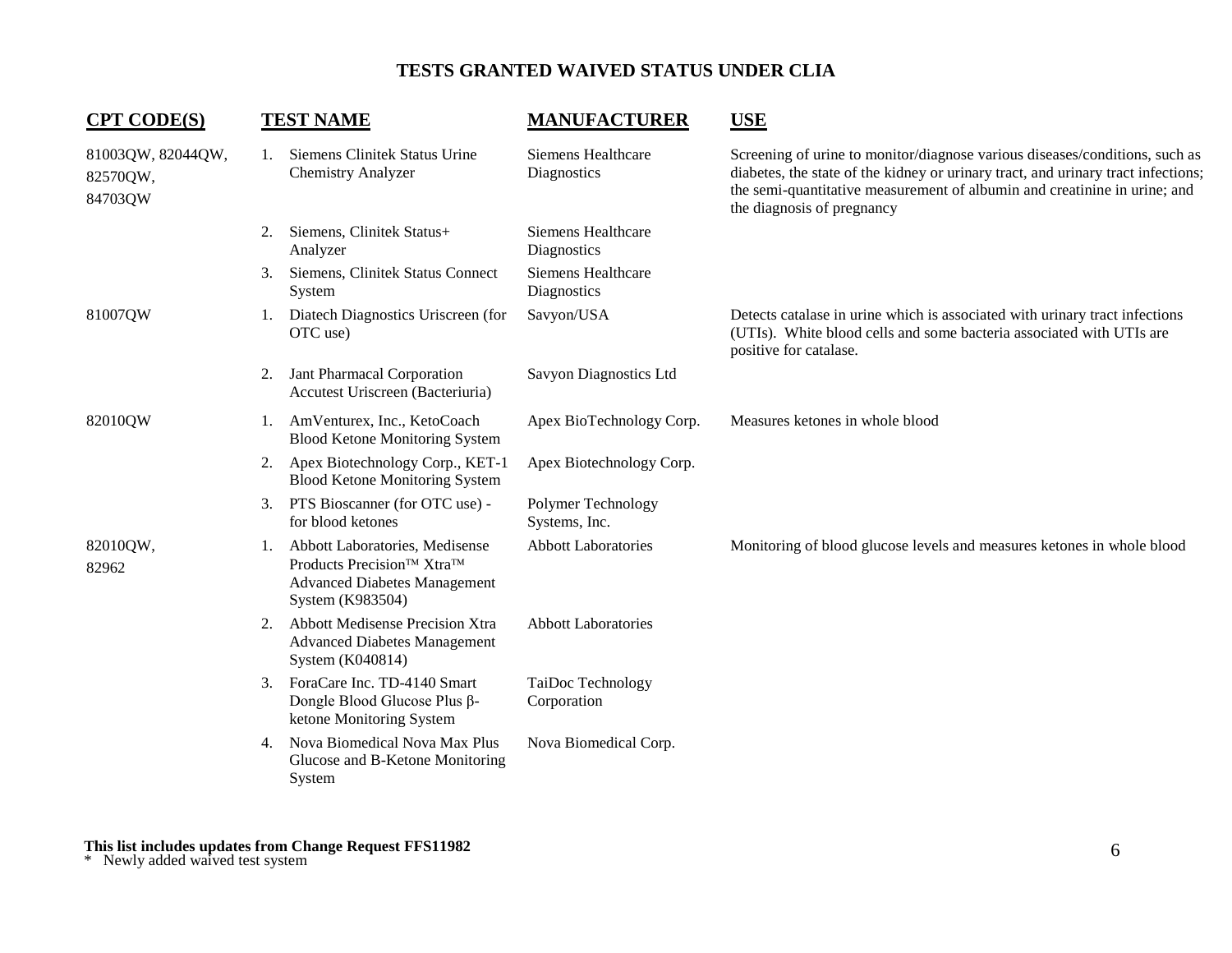| <b>CPT CODE(S)</b>                                                                                                                                                      | <b>TEST NAME</b>                                                                                                   | <b>MANUFACTURER</b>              | <b>USE</b>                                                                                                                                                                                                                                                             |
|-------------------------------------------------------------------------------------------------------------------------------------------------------------------------|--------------------------------------------------------------------------------------------------------------------|----------------------------------|------------------------------------------------------------------------------------------------------------------------------------------------------------------------------------------------------------------------------------------------------------------------|
| 82010QW,<br>82962 (cont.)                                                                                                                                               | 5. Vidan Diagnostics, LLC.<br>Lucidplus Ref. No. 300300 Blood<br>Glucose Plus $\beta$ -Ketone Monitoring<br>System | TaiDoc Technology<br>Corporation | Monitoring of blood glucose levels and measures ketones in whole blood                                                                                                                                                                                                 |
| 82040QW, 82150QW,<br>82247QW, 82310QW,<br>82565QW, 82947QW,<br>82950QW, 82951QW,<br>82952QW,<br>82977QW, 84075QW,<br>84155 QW, 84450QW,<br>84460QW, 84520QW,<br>84550QW | Abaxis Piccolo Blood Chemistry<br>Analyzer (General Chemistry 13<br>Panel){Whole Blood}                            | Abaxis, Inc.                     | Quantitative measurement of alanine aminotransferase, albumin, alkaline<br>phosphatase, amylase, aspartate aminotransferase, calcium, creatinine,<br>gamma glutamyltransferase, glucose, total bilirubin, total protein, urea<br>nitrogen and uric acid in whole blood |
| 82040QW, 82150QW,<br>82247QW, 82310QW,<br>82565QW, 82947QW,<br>82950QW, 82951QW,<br>82952QW,<br>82977QW, 84075QW,<br>84155 QW, 84450QW,<br>84460QW, 84520QW,<br>84550QW | Abaxis Piccolo xpress Chemistry<br>Analyzer (General Chemistry 13<br>Panel){Whole Blood}                           | Abaxis, Inc.                     | Quantitative measurement of alanine aminotransferase, albumin, alkaline<br>phosphatase, amylase, aspartate aminotransferase, calcium, creatinine,<br>gamma glutamyltransferase, glucose, total bilirubin, total protein, urea<br>nitrogen and uric acid in whole blood |
| 82040QW, 82150QW,<br>82247QW,<br>82977QW, 84075QW,<br>84155QW, 84450QW,<br>84460QW                                                                                      | Abaxis Piccolo Point of Care<br>1.<br>Chemistry Analyzer (Liver Panel<br>Plus Reagent Disc) { whole blood }        | Abaxis, Inc.                     | Measures alanine aminotransferase, albumin, alkaline phosphatase, amylase,<br>aspartate aminotransferase, gamma glutamyltransferase, total bilirubin and<br>total protein levels in whole blood                                                                        |
|                                                                                                                                                                         | Abaxis Piccolo xpress Chemistry<br>2.<br><b>Analyzer {Liver Panel</b><br>Plus} (Whole Blood)                       | Abaxis, Inc.                     |                                                                                                                                                                                                                                                                        |
| 82040QW, 82310QW,<br>82565QW, 82947QW,<br>82950QW, 82951QW,<br>82952QW, 84520QW                                                                                         | Arkay SPOTCHEM EZ Chemistry<br>Analyzer (Spotchem II Basicpanel 1)<br>{Whole Blood}                                | Polymedco, Inc.                  | Measures albumin, total calcium, creatinine, glucose and total protein<br>levels in whole blood                                                                                                                                                                        |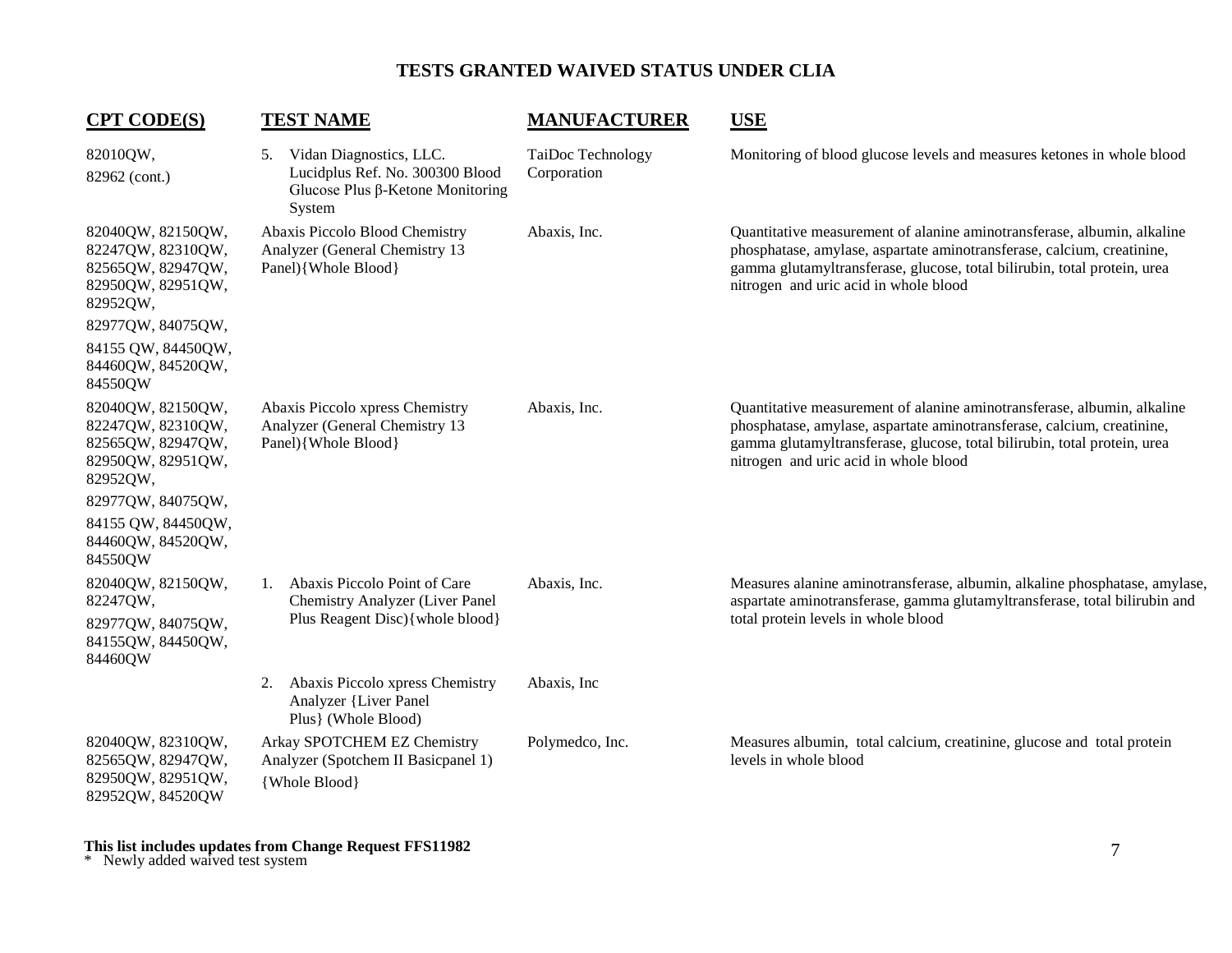| <b>CPT CODE(S)</b>                                | <b>TEST NAME</b>                                                                                                                                                     | <b>MANUFACTURER</b>            | <b>USE</b>                                                                                                                             |
|---------------------------------------------------|----------------------------------------------------------------------------------------------------------------------------------------------------------------------|--------------------------------|----------------------------------------------------------------------------------------------------------------------------------------|
| 82043QW                                           | HemoCue Albumin 201 System                                                                                                                                           | HemoCue, Inc.                  | Quantitative measurement of albumin in urine by immunoassay                                                                            |
| 82044QW, 82570QW                                  | Acon Laboratories, Inc. Mission<br>1.<br>U120 Urine Chemistry Test<br><b>System (Mission Urinalysis)</b><br>Reagent Strips<br>(Microalbumin/Creatinine))             | ACON Laboratories, Inc.        | Semi-quantitative measurement of albumin and creatinine in urine                                                                       |
|                                                   | BTNX, Inc., Rapid Response<br>2.<br>U120S Urine Analyzer Test<br>System (BTNX, Inc. Rapid<br><b>Response Urinalysis Reagent</b><br>Strips (Microablumin/Creatinine)) | <b>ACON</b> Laboratories, Inc. |                                                                                                                                        |
|                                                   | Medline Industries, Inc., Medline<br>3.<br>120 Mini Analyzer Test System<br>(Medline Industries, Inc. Medline<br>Urinalysis Reagent Strips)                          | ACON Laboratories, Inc.        |                                                                                                                                        |
| 82120QW,<br>83986QW                               | Litmus Concepts FemExam TestCard<br>(from vaginal swab)                                                                                                              | Litmus Concepts, Inc.          | Qualitative test of a vaginal fluid sample for elevated pH (pH greater than or<br>equal to 4.7) and the presence of volatile amines    |
| 82247QW, 84075QW,<br>84155QW, 84450QW,<br>84460QW | Arkay SPOTCHEM EZ Chemistry<br>Analyer (Spotchem II Basicpanel 2)<br>{Whole Blood}                                                                                   | Polymedco, Inc.                | Measures alanine aminotransferase, alkaline phosphatase, aspartate<br>aminotransferase, total bilirubin and urea levels in whole blood |
| 82271QW                                           | Aerscher Hemaprompt FG                                                                                                                                               | <b>Aerscher Diagnostics</b>    | Rapid screening test to detect the presence of gastric occult blood                                                                    |
|                                                   | SmithKline Gastroccult<br>2.                                                                                                                                         | SmithKline                     |                                                                                                                                        |
| 82271QW,<br>83986QW                               | Beckman Coulter Primary Care<br>Diagnostics Gastrocult®                                                                                                              | Beckman Coulter, Inc.          | Rapid screening test to detect the presence of gastric occult blood and<br>determine the pH (acid-base balance) of gastric aspirates   |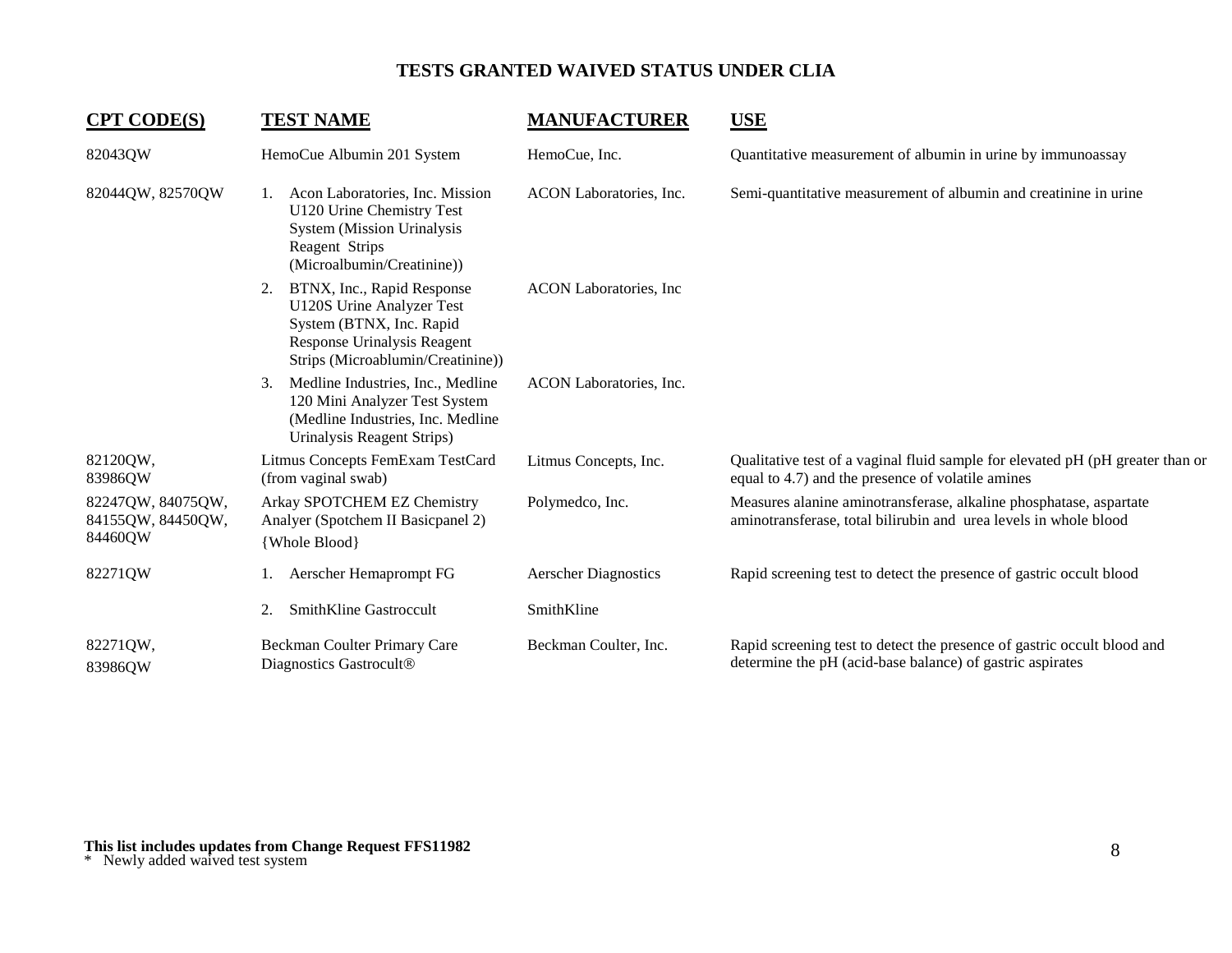| <b>CPT CODE(S)</b>                                                                          |    | <b>TEST NAME</b>                                                                                                                                                                                                                                                                                 | <b>MANUFACTURER</b>        | <b>USE</b>                                                                                                                                 |
|---------------------------------------------------------------------------------------------|----|--------------------------------------------------------------------------------------------------------------------------------------------------------------------------------------------------------------------------------------------------------------------------------------------------|----------------------------|--------------------------------------------------------------------------------------------------------------------------------------------|
| 82274QW<br>G0328QW                                                                          |    | Colorectal cancer screening; fecal<br>occult blood test, immunoassay, 1-3<br>simultaneous categorized as waived<br>complexity. Refer to the FDA website<br>http://www.accessdata.fda.gov/scripts/<br>cdrh/cfdocs/cfClia/analyteswaived.cfm<br>for the current waived complexity test<br>systems. | Various                    | Detection of blood in feces from whatever cause, benign or malignant<br>(colorectal cancer screening) by immunoassay                       |
| 82374QW, 82435QW,<br>82550QW, 82565QW,<br>82947QW, 84132QW,<br>84295QW, 84520QW             |    | 1. Abaxis Piccolo Blood Chemistry<br>Analyzer (Piccolo Metlyte 8 Panel<br>Reagent Disc) {Whole Blood}                                                                                                                                                                                            | Abaxis, Inc.               | Measures chloride, creatine kinase, creatinine, glucose, potassium, sodium,<br>total carbon dioxide and urea nitrogen (BUN) in whole blood |
|                                                                                             | 2. | Abaxis Piccolo xpress Chemistry<br>Analyzer (Piccolo Metlyte 8 Panel<br>Reagent Disc) {Whole Blood}                                                                                                                                                                                              | Abaxis, Inc                |                                                                                                                                            |
| 82435QW, 82947QW,<br>82950QW, 82951QW,<br>82952QW, 84132QW,<br>84295QW, 84520QW,<br>85014QW |    | Abbott i-STAT 6+ Cartridge {Whole<br>Blood                                                                                                                                                                                                                                                       | i-Stat Corporation         | Measures chloride, glucose, potassium, sodium, urea nitrogen, and<br>hematocrit in whole blood                                             |
| 82465QW (Contact your<br>Medicare carrier for<br>claims instructions.)                      | 1. | ActiMed Laboratories ENA.C.T.<br>Total Cholesterol Test (PDU)                                                                                                                                                                                                                                    | ActiMed Laboratories, Inc. | Cholesterol monitoring                                                                                                                     |
|                                                                                             | 2. | <b>Advanced Care</b>                                                                                                                                                                                                                                                                             | <b>Advanced Care</b>       |                                                                                                                                            |
|                                                                                             | 3. | Boehringer Mannheim Accu-Chek<br><b>InstantPlus Cholesterol</b>                                                                                                                                                                                                                                  | <b>Boehringer Mannheim</b> |                                                                                                                                            |
|                                                                                             | 4. | ChemTrak AccuMeter                                                                                                                                                                                                                                                                               | ChemTrak                   |                                                                                                                                            |
|                                                                                             | 5. | <b>ENA.C.T Total Cholesterol Test</b>                                                                                                                                                                                                                                                            | ActiMed Laboratories, Inc. |                                                                                                                                            |
|                                                                                             | 6. | Germaine Laboratories Inc.<br>AimStrip Tandem Lipid Profile<br>and Glucose Measuring System<br>(Germaine Laboratories Inc.<br>AimStrip Tandem Total<br>Cholesterol Test Strips)*                                                                                                                 | Germaine Laboratories Inc. |                                                                                                                                            |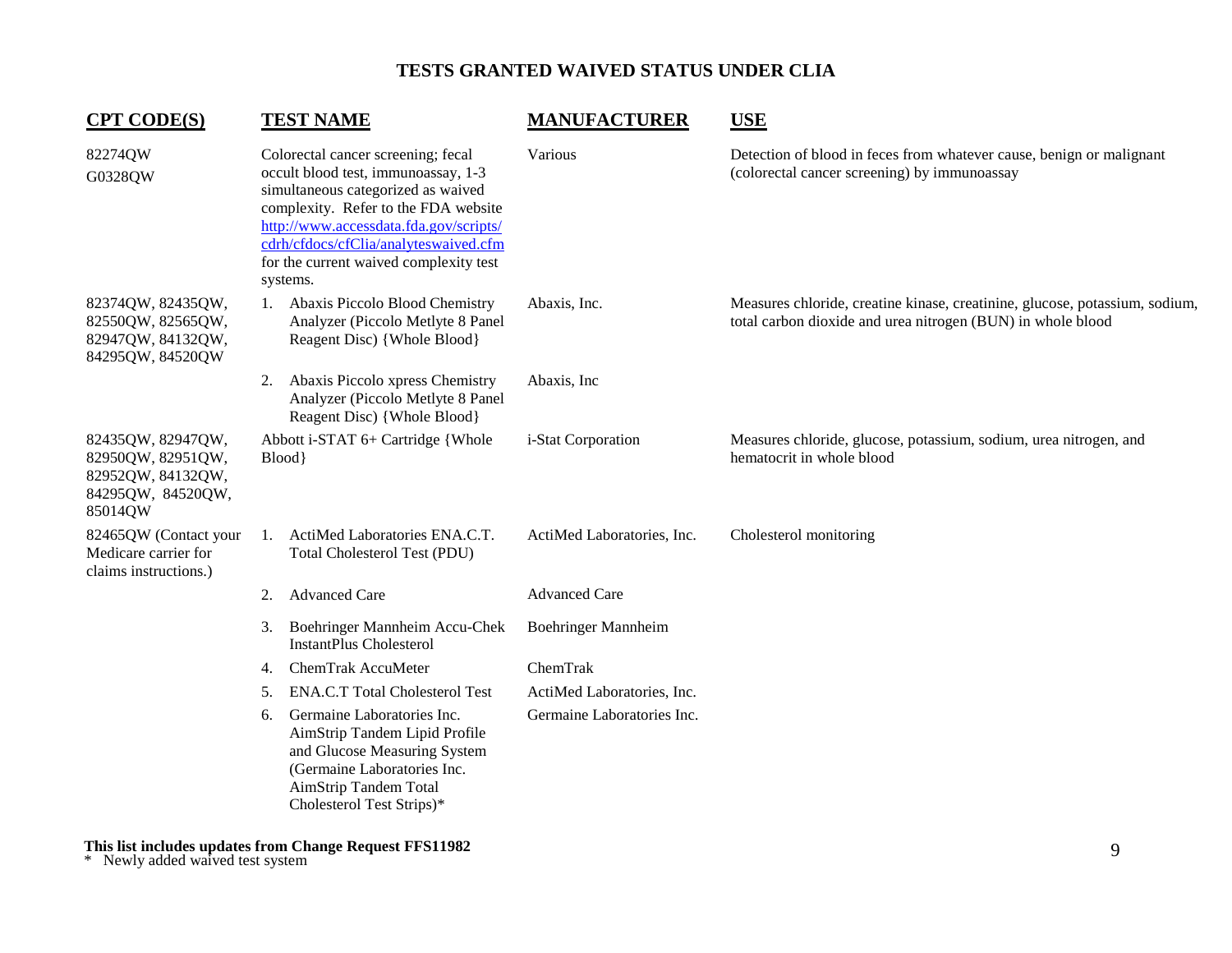| <b>CPT CODE(S)</b>                                                                                               |    | <b>TEST NAME</b>                                                                                              | <b>MANUFACTURER</b>                 | <b>USE</b>                                                    |
|------------------------------------------------------------------------------------------------------------------|----|---------------------------------------------------------------------------------------------------------------|-------------------------------------|---------------------------------------------------------------|
| 82465QW (cont.)<br>(Contact your Medicare<br>carrier for claims<br>instructions.)                                |    | 7. Lifestream Technologies<br><b>Cholesterol Monitor</b>                                                      | Lifestream Technologies,<br>Inc.    | Cholesterol monitoring                                        |
|                                                                                                                  | 8. | Lifestream Technologies Personal<br><b>Cholesterol Monitor</b>                                                | Lifestream Technologies,<br>Inc.    |                                                               |
|                                                                                                                  |    | 9. Polymer Technology Systems<br>(PTS) MTM Bioscanner 1000 (for<br>OTC use) for cholesterol                   | Polymer Technology<br>Systems, Inc. |                                                               |
|                                                                                                                  |    | 10. PTS Bioscanner Test Strips<br>Cholesterol                                                                 | Polymer Technology<br>Systems, Inc. |                                                               |
| 82465QW (Contact your<br>Medicare carrier for<br>claims instructions.),<br>82947QW, 82950QW,<br>82951QW, 82952QW | 1. | Polymer Technology Systems,<br>Inc., CardioChek Home Test<br>System (CardioChek Home<br>Chol+Glu test strips) | Polymer Technology<br>Systems, Inc. | Measures total cholesterol, and glucose in whole blood        |
|                                                                                                                  | 2. | Polymer Technology Systems,<br>Inc., CardioChek Plus Test System<br>(PTS Panels Chol+Glu test strips)         | Polymer Technology<br>Systems, Inc. |                                                               |
| 82465QW (Contact your<br>Medicare carrier for<br>claims instructions.),<br>83718QW                               | 1. | Polymer Technology Systems<br>CardioChek Brand Analyzer (PTS<br>Panels CHOL+HDL Panel Test<br>Strips)         | Polymer Technology<br>Systems, Inc. | Measures total cholesterol and HDL cholesterol in whole blood |
|                                                                                                                  | 2. | Polymer Technology Systems,<br>Inc., CardioChek Home Test<br>System (CardioChek Home<br>Chol+HDL test strips) |                                     |                                                               |
|                                                                                                                  |    | 3. Polymer Technology Systems<br>CardioChek PA Analyzer (PTS<br>Panels CHOL+HDL Panel Test<br>Strips)         | Polymer Technology<br>Systems, Inc. |                                                               |
|                                                                                                                  |    | 4. Polymer Technology Systems<br>Cardiochek PA Analyzer (PTS<br>Panels CHOL+HDL Test Panel<br>Test Strips)    | Polymer Technology<br>Systems, Inc. |                                                               |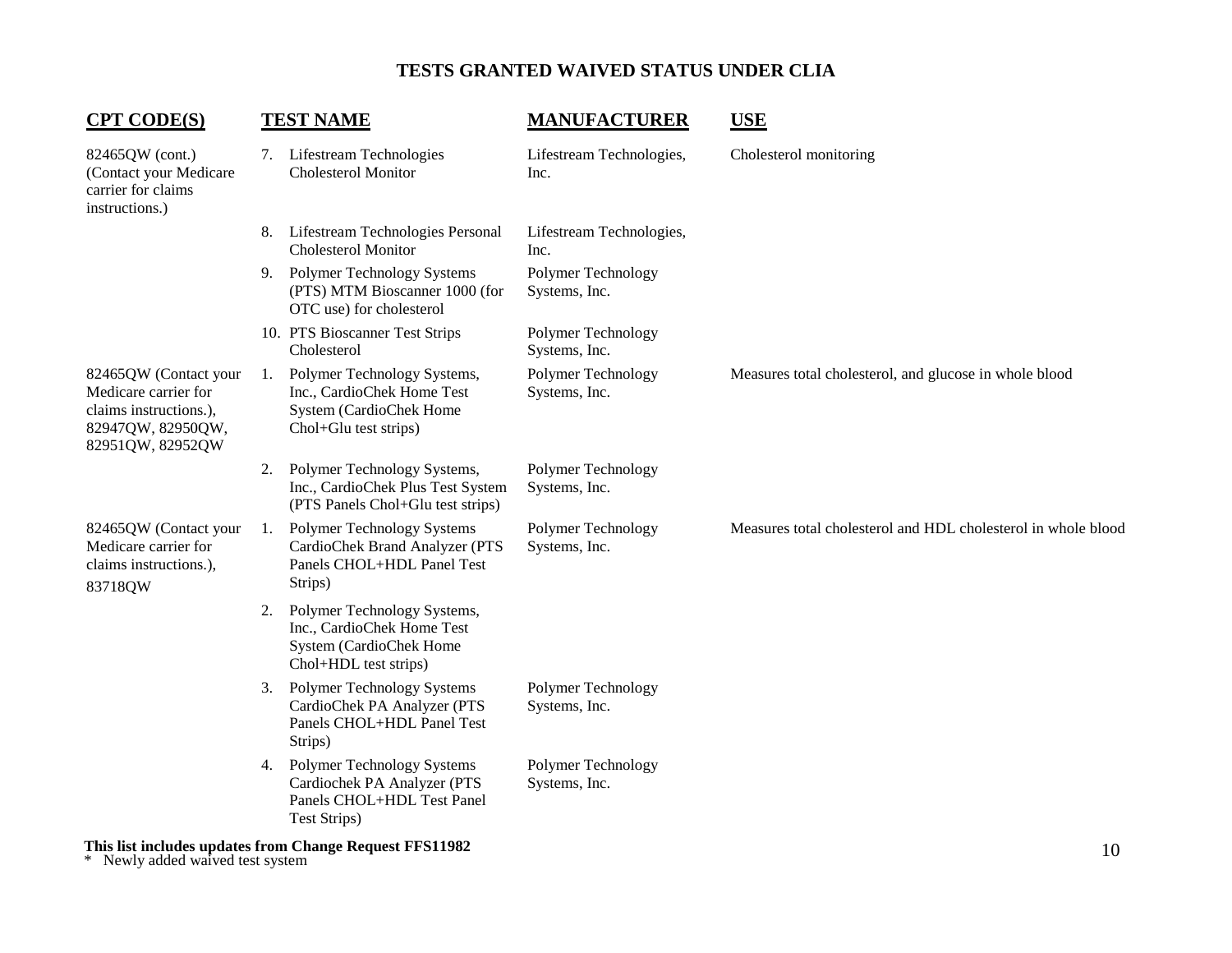| <b>CPT CODE(S)</b>                                                                                                           |     | <b>TEST NAME</b>                                                                                                  | <b>MANUFACTURER</b>                 | <b>USE</b>                                                              |
|------------------------------------------------------------------------------------------------------------------------------|-----|-------------------------------------------------------------------------------------------------------------------|-------------------------------------|-------------------------------------------------------------------------|
| 82465QW (cont.)<br>(Contact your Medicare<br>carrier for claims<br>instructions.),<br>83718QW                                | 5.  | Polymer Technology Systems<br>Cardiochek PA Analyzer (PTS<br>Panels Chol + Glu Test Panel)                        | Polymer Technology<br>Systems, Inc. | Measures total cholesterol and HDL cholesterol in whole blood           |
|                                                                                                                              | 6.  | Polymer Technology Systems,<br>Inc., CardioChek Plus Test System<br>(PTS Panels Chol+HDL test<br>strips)          | Polymer Technology<br>Systems, Inc. |                                                                         |
|                                                                                                                              | 7.  | Roche Diagnostics AccuChek<br><b>Instant Plus Dual Testing System</b>                                             | <b>Roche Diagnostics</b>            |                                                                         |
| 82465QW (Contact your<br>Medicare carrier for<br>claims instructions.),<br>83718QW,<br>82947QW, 82950QW,<br>82951QW, 82952QW | -1. | Polymer Technology Systems<br>CardioChek Brand Analyzer (PTS<br>Panels CHOL+HDL+GLUC Panel<br>Test Strips)        | Polymer Technology<br>Systems, Inc. | Measures total cholesterol, HDL cholesterol, and glucose in whole blood |
|                                                                                                                              | 2.  | Polymer Technology Systems,<br>Inc., CardioChek Home Test<br>System (CardioChek Home<br>Chol+HDL+Glu test strips) | Polymer Technology<br>Systems, Inc. |                                                                         |
|                                                                                                                              | 3.  | Polymer Technology Systems,<br>Inc., CardioChek Plus Test System<br>(PTS Panels Chol+HDL+Glu test<br>strips)      | Polymer Technology<br>Systems, Inc. |                                                                         |
|                                                                                                                              | 4.  | <b>Polymer Technology Systems</b><br>CardioChek PA Analyzer (PTS<br>Panels CHOL+HDL+GLUC Panel<br>Test Strips)    | Polymer Technology<br>Systems, Inc. |                                                                         |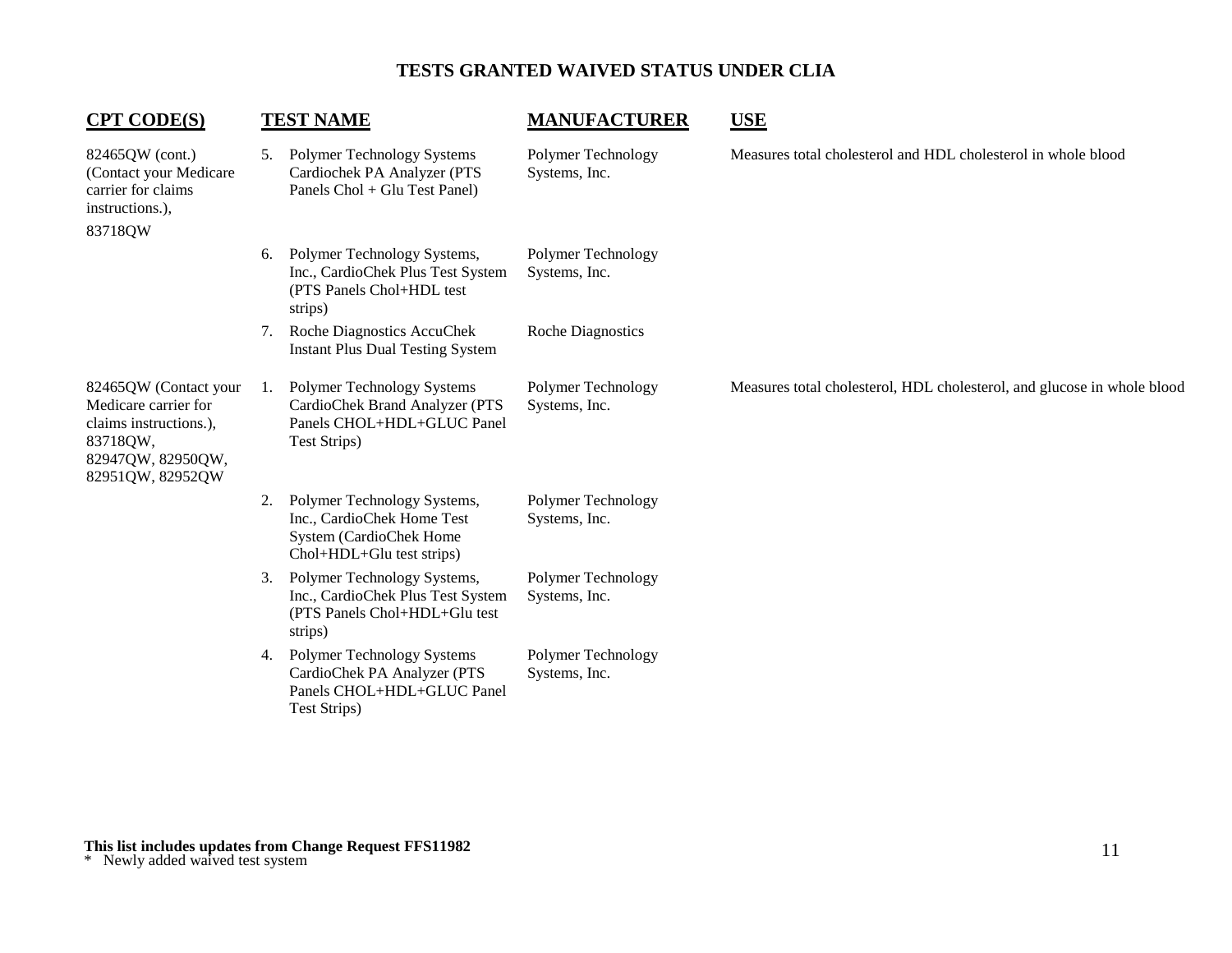| <b>CPT CODE(S)</b>                                                                                                                                        | <b>TEST NAME</b>                                                                                                                     | <b>MANUFACTURER</b>           | <b>USE</b>                                                                                                                                |
|-----------------------------------------------------------------------------------------------------------------------------------------------------------|--------------------------------------------------------------------------------------------------------------------------------------|-------------------------------|-------------------------------------------------------------------------------------------------------------------------------------------|
| 82465QW (Contact your<br>Medicare carrier for<br>claims instructions.),<br>83718QW,<br>84478QW,<br>80061QW                                                | ACON Laboratories Inc., Mission<br>Lipid Panel Monitoring System<br>(ACON Laboratories Inc., Mission<br>Lipid Panel Test Cartridges) | <b>ACON</b> Laboratories Inc. | Measures total cholesterol, HDL cholesterol, and triglycerides in whole<br>blood                                                          |
| 82465QW (Contact your<br>Medicare carrier for<br>claims instructions.),<br>82947QW, 82950QW,<br>82951QW, 82952QW,<br>83718QW,<br>84478QW,<br>80061QW      | Cholestech LDX                                                                                                                       | Cholestech Corp.              | Measures total cholesterol, glucose, HDL cholesterol, and triglycerides in<br>whole blood                                                 |
| 82465QW (Contact your<br>Medicare carrier for<br>claims instructions.),<br>82947QW, 82950QW,<br>82951QW, 82952QW,<br>83036QW,<br>84478QW                  | Wako APOLOWAKO Analyzer<br>(Whole Blood)                                                                                             | Wako Chemicals USA, Inc.      | Measures total cholesterol, hemoglobin A1c, glucose, and triglycerides in<br>whole blood                                                  |
| 82465QW(Contact your<br>Medicare carrier for<br>claims instructions.),<br>82947QW, 82950QW,<br>82951QW, 82952QW,<br>83718QW, 84478QW,<br>84450QW, 84460QW | Abaxis Piccolo xpress Chemistry<br>Analyzer {Lipid Panel Plus Reagent<br>Disc} (Whole Blood)}                                        | Abaxis, Inc.                  | Measures cholesterol, HDL cholesterol, glucose, alanine aminotransferase,<br>aspartate aminotransferase, and triglycerides in whole blood |
| 82523QW                                                                                                                                                   | Ostex International Osteomark NTX<br>Point of Care Prescription Home Use                                                             | Ostex International Inc.      | Measures normalized cross-linked N-telopeptides of type 1 collagen in urine                                                               |
| 82565QW                                                                                                                                                   | Abbott i-STAT Crea Cartridge {Whole<br>Blood}                                                                                        | i-Stat Corporation            | Quantitative measurement of creatinine in whole blood                                                                                     |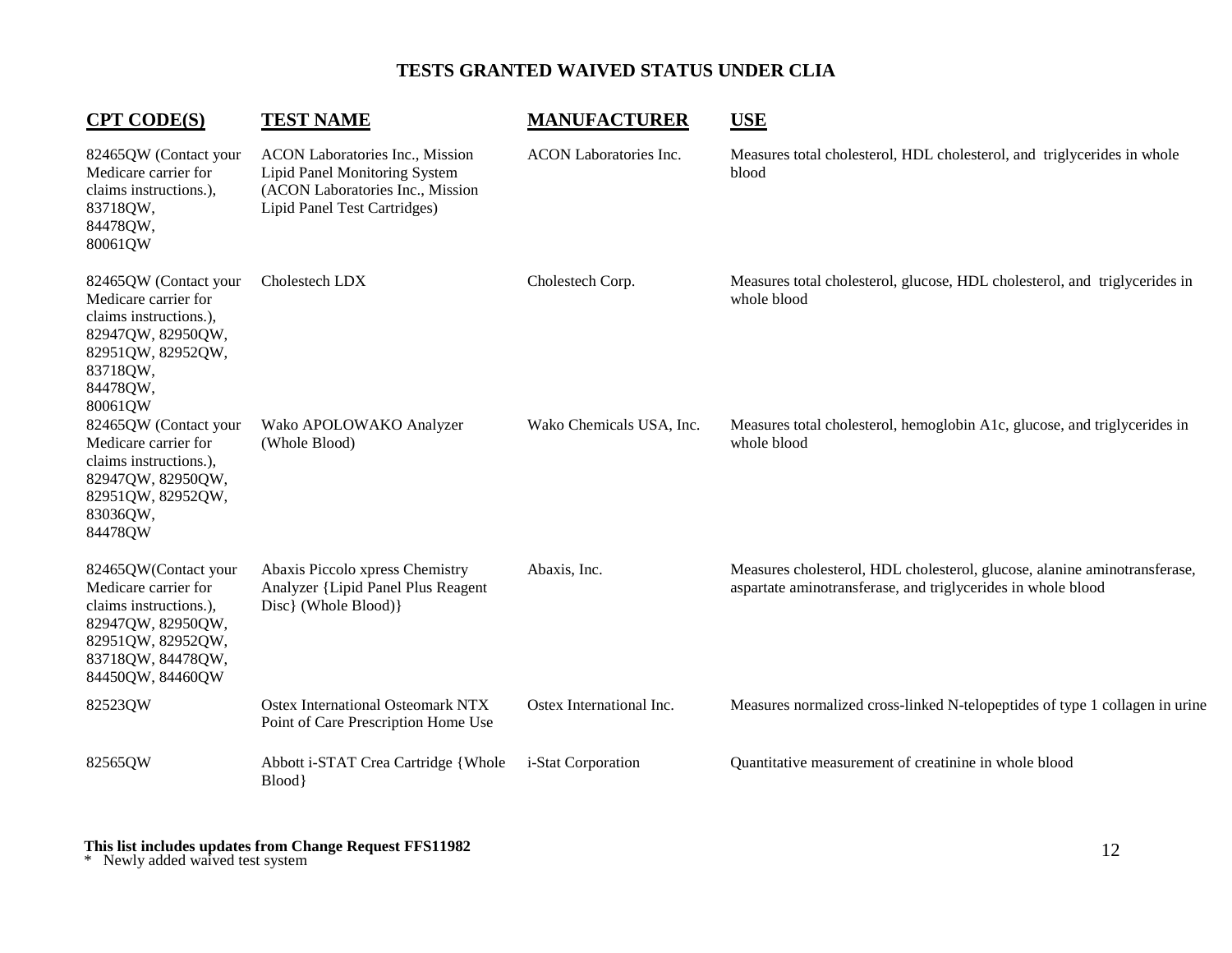| <b>CPT CODE(S)</b>                                                                                                                      | <b>TEST NAME</b>                                                                              | <b>MANUFACTURER</b>      | <b>USE</b>                                                                                                                                                              |
|-----------------------------------------------------------------------------------------------------------------------------------------|-----------------------------------------------------------------------------------------------|--------------------------|-------------------------------------------------------------------------------------------------------------------------------------------------------------------------|
| 82565QW, 84520QW                                                                                                                        | Abaxis Piccolo xpress Chemistry<br>Analyzer (Kidney Check<br>Panel){Whole Blood}              | Abaxis, Inc.             | Quantitative measurement of creatinine and urea nitrogen in whole blood                                                                                                 |
| 82565QW, 82947QW,<br>82950QW, 82951QW,<br>82952QW,<br>82977QW, 84450QW,<br>84460QW, 84520QW                                             | 1. Abaxis Piccolo Blood Chemistry<br>Analyzer (General Chemistry 6<br>Panel){Whole Blood}     | Abaxis, Inc.             | Quantitative measurement of alanine aminotransferase, aspartate<br>aminotransferase, creatinine, gamma glutamyltransferase, glucose and urea<br>nitrogen in whole blood |
|                                                                                                                                         | Abaxis Piccolo xpress Chemistry<br>2.<br>Analyzer (General Chemistry 6<br>Panel){Whole Blood} | Abaxis, Inc.             |                                                                                                                                                                         |
| 82679QW (This test<br>may not be covered in<br>all instances. Contact<br>your Medicare carrier<br>for claims instructions.),<br>83002QW | Clearplan Easy Fertility Monitor (for<br>luteinizing hormone and estrone 3<br>glucuronide)    | Unipath Limited          | Detection of luteinizing hormone and estrone 3 glucuronide in urine to<br>identify the optimal time for conception                                                      |
| 82947QW, 82950QW,<br>82951QW, 82952QW                                                                                                   | 1. HemoCue B-Glucose Photometer                                                               | HemoCue, Inc.            | Measures glucose levels in whole blood                                                                                                                                  |
|                                                                                                                                         | 2. HemoCue® Glucose 201<br>Microcuvettes and Glucose 201<br>Analyzer                          | HemoCue, Inc.            |                                                                                                                                                                         |
|                                                                                                                                         | Abbott i-STAT G Cartridge<br>3.<br>{Whole Blood}                                              | i-Stat Corporation       |                                                                                                                                                                         |
| 82947QW, 82950QW,<br>82951QW, 82952QW,<br>84132QW, 84295QW,<br>85014QW                                                                  | Abbott i-STAT EC4+ Cartridge<br>{Whole Blood}                                                 | i-Stat Corporation       | Measures glucose, potassium, sodium, and hematocrit in whole blood                                                                                                      |
| 82962,<br>82465QW (Contact your<br>Medicare carrier for<br>claims instructions.)                                                        | Roche Diagnostics Accutrend Plus<br>System {fingerstick whole blood}                          | <b>Roche Diagnostics</b> | Monitoring of blood glucose levels and cholesterol                                                                                                                      |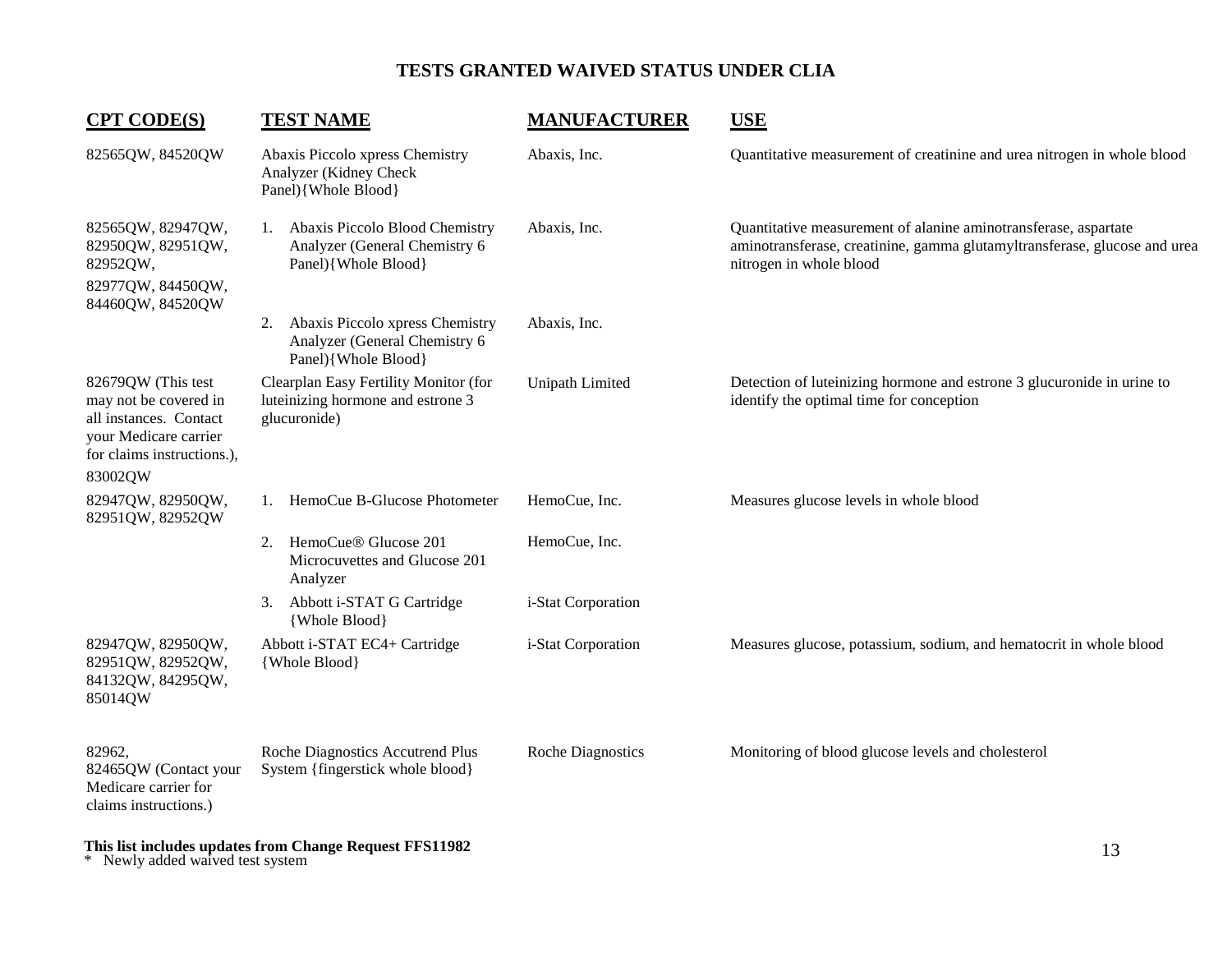| <b>CPT CODE(S)</b> | <b>TEST NAME</b>                                                                                                    | <b>MANUFACTURER</b>                 | <b>USE</b>                                                                                                                                                         |
|--------------------|---------------------------------------------------------------------------------------------------------------------|-------------------------------------|--------------------------------------------------------------------------------------------------------------------------------------------------------------------|
| 82962,<br>82985QW  | 1. LXN Duet Glucose Control<br>Monitoring System                                                                    | <b>LXN</b> Corporation              | Monitoring of blood glucose levels and measures fructosamine, which is<br>used to evaluate diabetic control, reflecting diabetic control over a 2-3 week<br>period |
|                    | <b>LXN IN CHARGE Diabetes</b><br>2.<br>Control System                                                               | <b>LXN</b> Corporation              |                                                                                                                                                                    |
| 82985QW            | <b>LXN Fructosamine Test System</b>                                                                                 | <b>LXN</b> Corporation              | Used to evaluate diabetic control, reflecting diabetic control over a 2-3 week<br>period (Not a useful test for screening diabetes mellitus)                       |
| 82947QW            | Poylmer Technology Systems,<br>1.<br>Inc., CardioChek Home Test<br>Systems (CardioChek Home<br>Glucose test strips) | Polymer Technology<br>Systems, Inc. | Measures glucose in whole blood                                                                                                                                    |
|                    | Poylmer Technology Systems,<br>2.<br>Inc., CardioChek Home Test<br>Systems (CardioChek Home<br>eGLU test strips)    | Polymer Technology<br>Systems, Inc. |                                                                                                                                                                    |
|                    | Poylmer Technology Systems,<br>3.<br>Inc., CardioChek Plus Test<br>Systems (PTS Panels Glucose test<br>strips       | Polymer Technology<br>Systems, Inc. |                                                                                                                                                                    |
|                    | Poylmer Technology Systems,<br>4.<br>Inc., CardioChek Plus Test<br>Systems (PTS Panels eGLU test<br>strips)         | Polymer Technology<br>Systems, Inc. |                                                                                                                                                                    |
| 83001QW            | Acon Laboratories, Inc. FSH<br>1.<br><b>Menopause Predictor Test</b>                                                | ACON Laboratories, Inc.             | Detects follicle stimulating hormone in urine                                                                                                                      |
|                    | Acon Laboratories, Inc. FSH One<br>2.<br>Step Menopause Test Device<br>{Professional Use}                           | ACON Laboratories, Inc.             |                                                                                                                                                                    |
|                    | Acon Laboratories, Inc. FSH One<br>3.<br><b>Step Menopause Test Strip</b><br>{Professional Use}                     | ACON Laboratories, Inc.             |                                                                                                                                                                    |
|                    | 4. Applied Biotech, Inc. RU25 Plus<br><b>FSH Menopause Test</b>                                                     | Applied Biotech, Inc.               |                                                                                                                                                                    |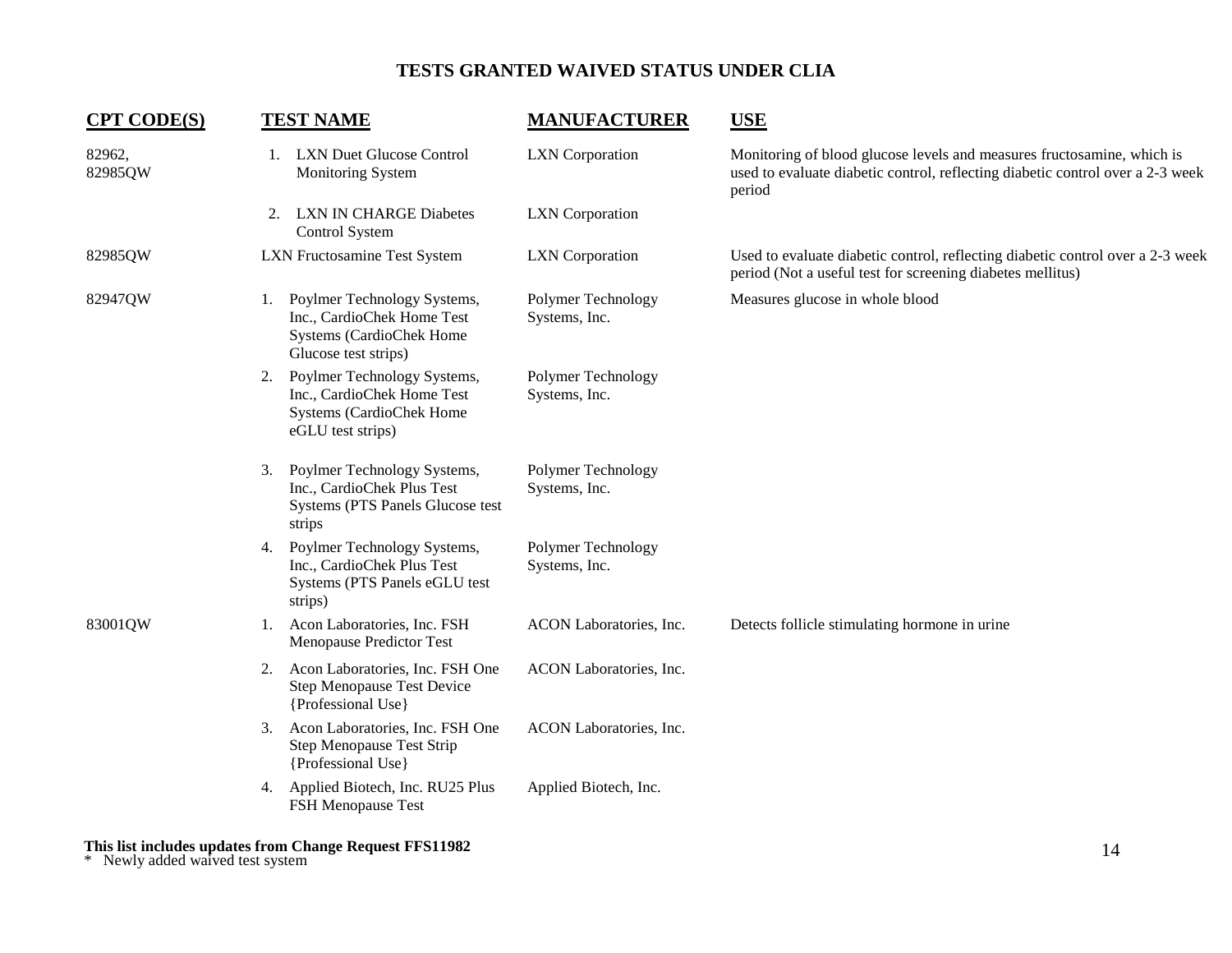| <b>CPT CODE(S)</b> |    | <b>TEST NAME</b>                                                            | <b>MANUFACTURER</b>                     | <b>USE</b>                                                                                                                                                                                |
|--------------------|----|-----------------------------------------------------------------------------|-----------------------------------------|-------------------------------------------------------------------------------------------------------------------------------------------------------------------------------------------|
| 83001QW (cont.)    | 5. | Biotechnostix, Inc. Rapid<br>Response FSH One Step<br>Menopause Test Device | ACON Laboratories, Inc.                 | Detects follicle stimulating hormone in urine                                                                                                                                             |
|                    | 6. | Genosis Fertell Female Fertility<br><b>Test</b>                             | Genosis, Inc.                           |                                                                                                                                                                                           |
|                    | 7. | Genua Menopause Monitor Test                                                | Genua 1944 Inc                          |                                                                                                                                                                                           |
|                    | 8. | Synova Healthcare MenocheckPro<br>(Professional Use)                        | Applied Biotech, Inc.                   |                                                                                                                                                                                           |
| 83036QW            |    | 1. Axis-Shield Afinion AS100<br>Analyzer                                    | Axis-Shield Poc                         | Measures the percent concentration of hemoglobin A1c in blood, which is<br>used in monitoring the long-term care of people with diabetes                                                  |
|                    | 2. | Alere Technologies AS, AS100<br>Analyzer                                    | Alere Technologies AS                   |                                                                                                                                                                                           |
|                    | 3. | Alere Technologies AS, Alere<br>Afinion AS101 Analyzer                      | Axis-Shield Poc                         |                                                                                                                                                                                           |
|                    | 4. | Bayer AICNow+ Professional Use                                              | Bayer Healthcare, LLC                   |                                                                                                                                                                                           |
|                    | 5. | <b>Siemens Medical Diagnostics</b><br>DCA Vantage Analyzer                  | Siemens Healthcare<br>Diagnostics, Inc. |                                                                                                                                                                                           |
|                    | 6. | PTS Diagnostics A1CNow +<br>Professional Use                                | Polymer Technology<br>Systems, Inc.     |                                                                                                                                                                                           |
|                    | 7. | Siemens DCA 2000 Analyzer                                                   | Siemens Healthcare<br>Diagnostics, Inc. |                                                                                                                                                                                           |
|                    | 8. | Siemens DCA 2000+ Analyzer                                                  | Siemens Healthcare<br>Diagnostics, Inc. |                                                                                                                                                                                           |
| 83037QW            | 1. | Bayer A1CNow+ {For<br>professional use}                                     | Bayer Corp.                             | Measures the percent concentration of hemoglobin A1c in blood, which is<br>used in monitoring the long-term care of people with diabetes using devices<br>cleared by the FDA for home use |
|                    | 2. | <b>Bayer A1C Now SelfCheck</b>                                              | Bayer Healthcare, Llc.                  |                                                                                                                                                                                           |
|                    | 3. | BIO-RAD in2it (II) System<br>Analyzer Prescription Home Use                 | Bio-Rad Laboratories, Inc.              |                                                                                                                                                                                           |
|                    | 4. | Bio-Rad Micromat II Hemoglobin<br>A1c Prescription Home Use Test            | Bio-Rad Laboratories, Inc.              |                                                                                                                                                                                           |
|                    |    |                                                                             |                                         |                                                                                                                                                                                           |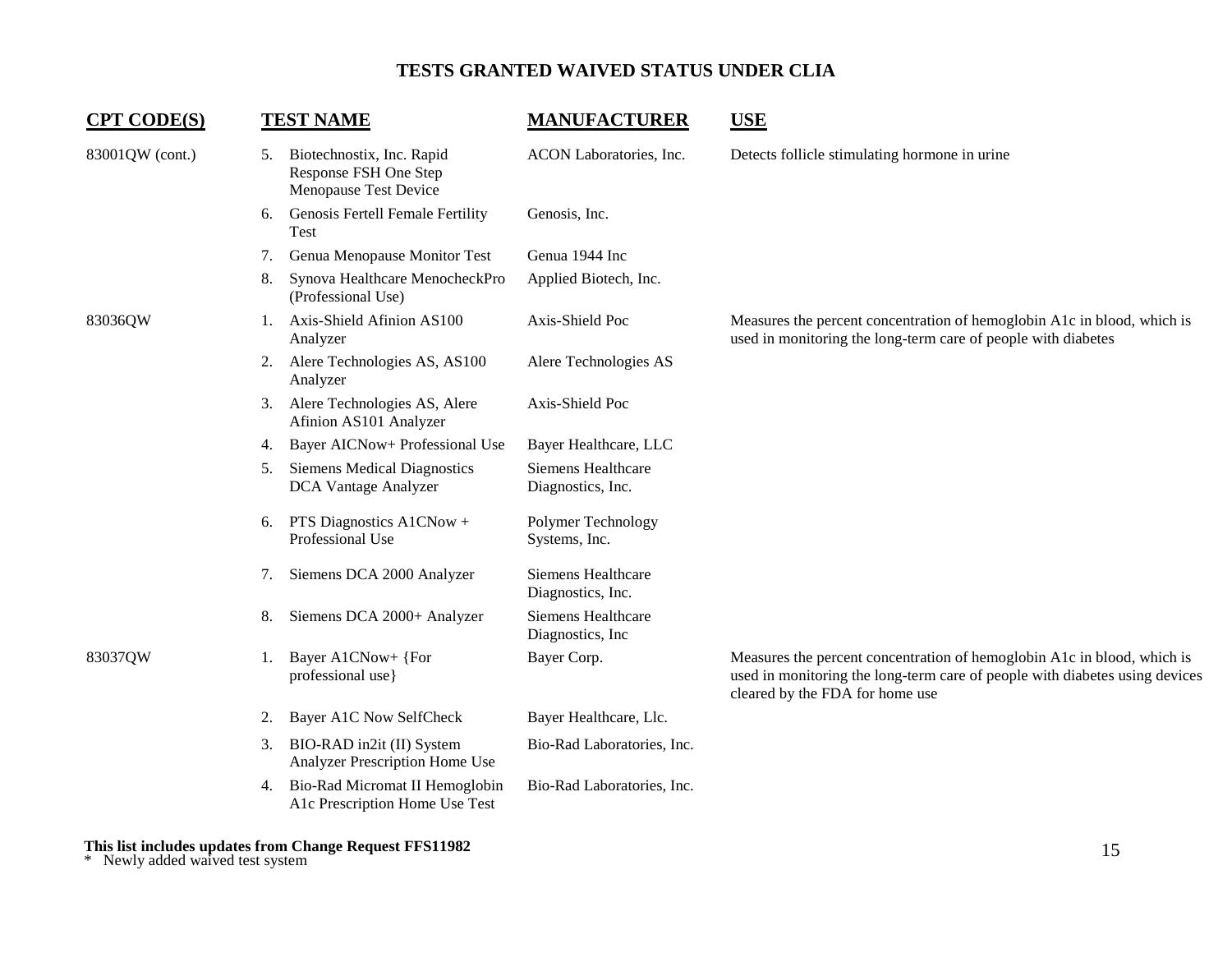| <b>CPT CODE(S)</b> |    | <b>TEST NAME</b>                                                                            | <b>MANUFACTURER</b>                     | <b>USE</b>                                                                                                                                                                                |
|--------------------|----|---------------------------------------------------------------------------------------------|-----------------------------------------|-------------------------------------------------------------------------------------------------------------------------------------------------------------------------------------------|
| 83037QW (cont.)    | 5. | Cholestech GDX A1C Test<br>(Prescription Home Use)                                          | <b>Cholestech Corporation</b>           | Measures the percent concentration of hemoglobin A1c in blood, which is<br>used in monitoring the long-term care of people with diabetes using devices<br>cleared by the FDA for home use |
|                    | 6. | Provalis Diagnostics Glycosal™<br>HbA1c Test                                                | Provalis Diagnostics Ltd.               |                                                                                                                                                                                           |
|                    | 7. | Provalis Diagnostics In2it In-<br>Office Analyzer (II) Prescription<br>Home Use Test System | Provalis Diagnostics Ltd                |                                                                                                                                                                                           |
| 83516QW            | 1. | Rapid Pathogen Screening, Inc.<br>InflammaDry                                               | Rapid Pathogen Screening,<br>Inc.       | Detection of elevated levels of the MMP-9 protein in human tears, from<br>patients suspected of having dry eye.                                                                           |
|                    | 2. | Quidel Corporation, InflammaDry                                                             | Quidel Corporation                      |                                                                                                                                                                                           |
| 82044QW            |    | <b>Beckman Coulter ICON Microalb</b>                                                        | Beckman Coulter, Inc.                   | Determination of low concentrations of albumin in urine by immunoassay,<br>which is helpful for early detection in patients at risk for developing renal<br>disease                       |
|                    | 2. | Boehringer Mannheim Chemstrip<br>Micral                                                     | Boehringer Mannheim                     |                                                                                                                                                                                           |
|                    | 3. | Diagnostic Chemicals<br>ImmunoDip™ Urinary Albumin<br>Test                                  | Diagnostic Chemicals<br>Limited         |                                                                                                                                                                                           |
|                    | 4. | Diagnostic Chemicals<br>ImmunoDip™ Urinary Albumin<br>Screen (Urine Dipstick)               | Diagnostic Chemicals<br>Limited (USA)   |                                                                                                                                                                                           |
|                    | 5. | Genzyme Diagnostics OSOM<br>ImmunoDip Urinary Albumin Test                                  | Genzyme Diagnosites                     |                                                                                                                                                                                           |
|                    |    | 6. Roche Diagnostics Chemstrip<br>Micral (urine dipstick)                                   | <b>Roche Diagnostics</b><br>Corporation |                                                                                                                                                                                           |
| 83605QW            |    | KDK Corporation Lactate Pro System                                                          | <b>KDK</b> Corporation                  | Quantitative measurement of lactate in whole blood                                                                                                                                        |
| 83655QW            |    | ESA Biosciences LeadCare II Blood<br>Lead Testing System (whole blood)                      | ESA Biosciences, Inc.                   | Quantitative measurement of blood lead in whole blood                                                                                                                                     |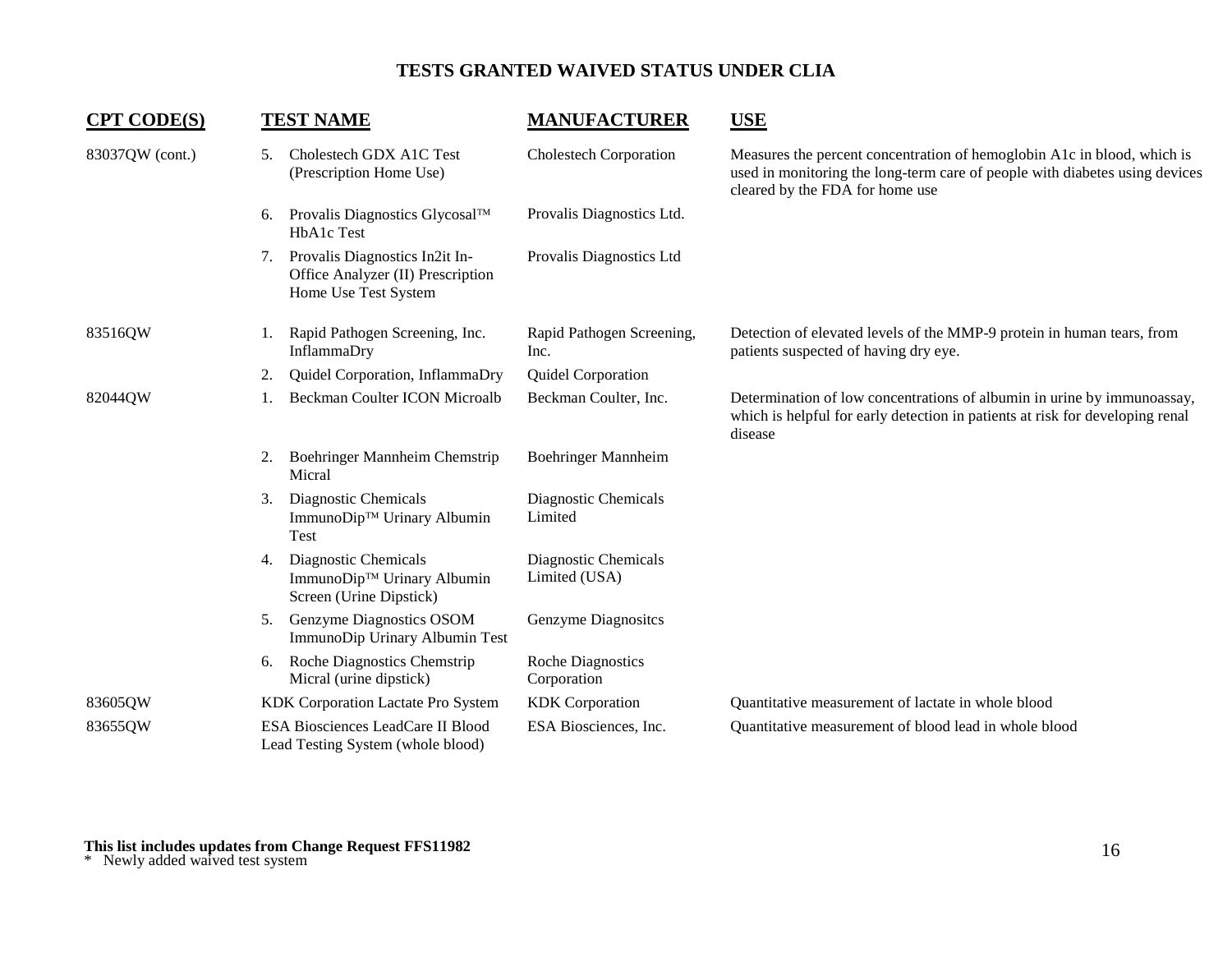## **CPT CODE(S) TEST NAME MANUFACTURER USE**

| 83718QW,<br>84478QW,<br>82947QW, 82950QW,<br>82951QW, 82952QW | Polymer Technology Systems<br>CardioChek PA Analyzer (PTS Panels<br>Metabolic Chemistry Panel Test Strips) | Polymer Technology<br>Systems, Inc. | Measures HDL cholesterol, triglycerides, and glucose in whole blood                                     |
|---------------------------------------------------------------|------------------------------------------------------------------------------------------------------------|-------------------------------------|---------------------------------------------------------------------------------------------------------|
| 83721QW                                                       | Polymer Technology Systems<br>Cardiochek PA Analyzer                                                       | Polymer Technology<br>Systems, Inc. | Measures LDL cholesterol in whole blood                                                                 |
| 83861QW                                                       | <b>TearLab Corporation TearLab</b><br><b>Osmolarity System</b>                                             | TearLab Corporation                 | Impedance measurement of tear fluid to provide an indirect assessment of<br>osmolarity.                 |
| 83880QW                                                       | <b>Biosite Triage Meter {Whole</b><br>Blood<br><b>Biosite Triage Meter Plus { Whole</b><br>2.<br>Blood}    | <b>Biosite Incorporated</b>         | Quantitative measurement of B-type natriuretic peptide (BNP)                                            |
| 83986QW                                                       | All qualitative color comparison pH<br>testing - body fluids (other than blood)                            | Various                             | pH detection (acid-base balance) in body fluids such as semen, amniotic<br>fluid, and gastric aspirates |
| 83986QW                                                       | 1. Dale Medical Products, Inc.<br>RightLevel pH                                                            | EZ-NG, LLC.                         | Gastric pH detection (acid-base balance)                                                                |
|                                                               | Dale Medical Products, Inc.<br>2.<br>RightSpot pH                                                          | EZ-NG, LLC.                         |                                                                                                         |
|                                                               | RightBio Metrics, RightSpot<br>3.<br>Infant pH Indicator                                                   | <b>Right BioMetrics</b>             |                                                                                                         |
|                                                               | 4. RightBio Metrics, RightSpot pH<br>Detector                                                              | <b>Right BioMetrics</b>             |                                                                                                         |
|                                                               | RightBio Metrics, RightSpot pH<br>Indicator                                                                | <b>Right BioMetrics</b>             |                                                                                                         |
| 83986QW                                                       | FemTek pHEM-ALERT <sup>®</sup><br>1.                                                                       | FemTek, LLC                         | Vaginal pH detection (acid-base balance)                                                                |
|                                                               | Common Sense Ltd. Norma-Sense<br>2.<br>Vaginal Discharge pH Test                                           | Common Sense Ltd.                   |                                                                                                         |
|                                                               | Common Sense Ltd. VA-Sense Kit<br>3.                                                                       | Common Sense, Ltd.                  |                                                                                                         |
|                                                               | Common Sense Ltd. VS-Sense<br>4.<br>Test {qualitative}                                                     | Common Sense, Ltd                   |                                                                                                         |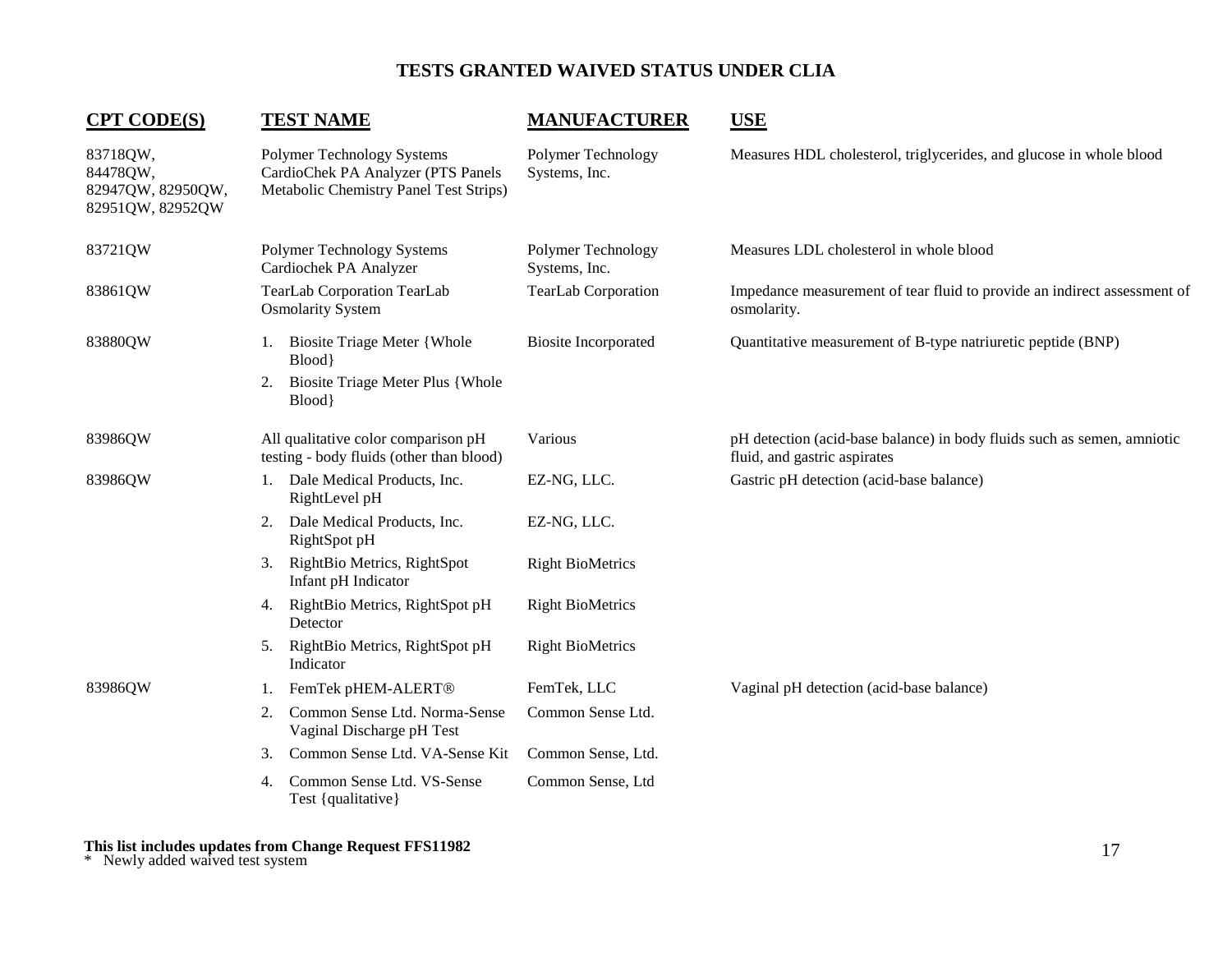| <b>CPT CODE(S)</b>           |    | <b>TEST NAME</b>                                                                      | <b>MANUFACTURER</b>              | <b>USE</b>                                                                                                                                                   |
|------------------------------|----|---------------------------------------------------------------------------------------|----------------------------------|--------------------------------------------------------------------------------------------------------------------------------------------------------------|
| 83986QW (cont.)              |    | 5. Lil' Drug Store Products Inc.<br>Vagi-Screen Vaginal Health Test                   | Lil' Drug Store Products Inc.    | Vaginal pH detection (acid-base balance)                                                                                                                     |
|                              | 6. | Teco Diagnostics OBGYN-VpH<br>Vaginal pH Screening Kit                                | <b>Teco Diagnositcs</b>          |                                                                                                                                                              |
| 84295QW, 84132QW,<br>85014QW |    | Abbott i-STAT E3+ Cartridge {Whole<br>Blood}                                          | i-Stat Corporation               | Measures potassium, sodium, and hematocrit in whole blood                                                                                                    |
| 84443QW                      |    | 1. Aventir Biotech LLC, Forsure<br>TSH Test {Whole Blood}                             | Screening Devices Canada<br>Inc. | Qualitative determination of human thyroid stimulating hormone (TSH) in<br>whole blood, which is a rapid TSH assay for hypothyroidism screening in<br>adults |
|                              | 2. | BTNX, Rapid Response Thyroid<br>Stimulating Hormone (TSH) Test<br>Cassette            | Screening Devices Canada<br>Inc. |                                                                                                                                                              |
|                              | 3. | BTNX, Inc Rapid Response<br><b>Thyroid Stimulating Hormone</b><br>(TSH) Test Cassette | Screening Devices Canada<br>Inc. |                                                                                                                                                              |
|                              | 4. | CLIAwaived Inc. Thyroid Test<br>Rapid TSH Cassette {Whole<br>Blood                    | Screening Devices Canada<br>Inc. |                                                                                                                                                              |
|                              | 5. | Germaine Laboratories, Inc.<br>AimStep Thyroid Screen { whole<br>blood}               | Screening Devices Canada<br>Inc. |                                                                                                                                                              |
|                              | 6. | ThyroTec, Inc. ThyroTest Whole<br><b>Blood TSH Test</b>                               | ThyroTec, Inc.                   |                                                                                                                                                              |
|                              | 7. | Jant Pharmacal Accutest TSH<br>{Whole Blood}                                          | Screening Devices Canada<br>Inc. |                                                                                                                                                              |
|                              | 8. | Qualigen, Inc. FastChek TSH<br>{Whole blood}                                          | Screening Devices Canada<br>Inc. |                                                                                                                                                              |
| 84450QW, 84520QW             |    | Arkray SPOTCHEM EZ Chemistry<br>Analyzer { whole blood }                              | Arkray, Inc.                     | Quantitative determination of blood urea nitrogen (BUN) and aspartate<br>aminotransferase in whole blood                                                     |
| 84450QW                      |    | Cholestech LDX Aspartate<br>Aminotransferase (AST)(SGOT)                              | <b>Cholestech Corporation</b>    | Quantitative determination of aspartate aminotransferase in whole blood                                                                                      |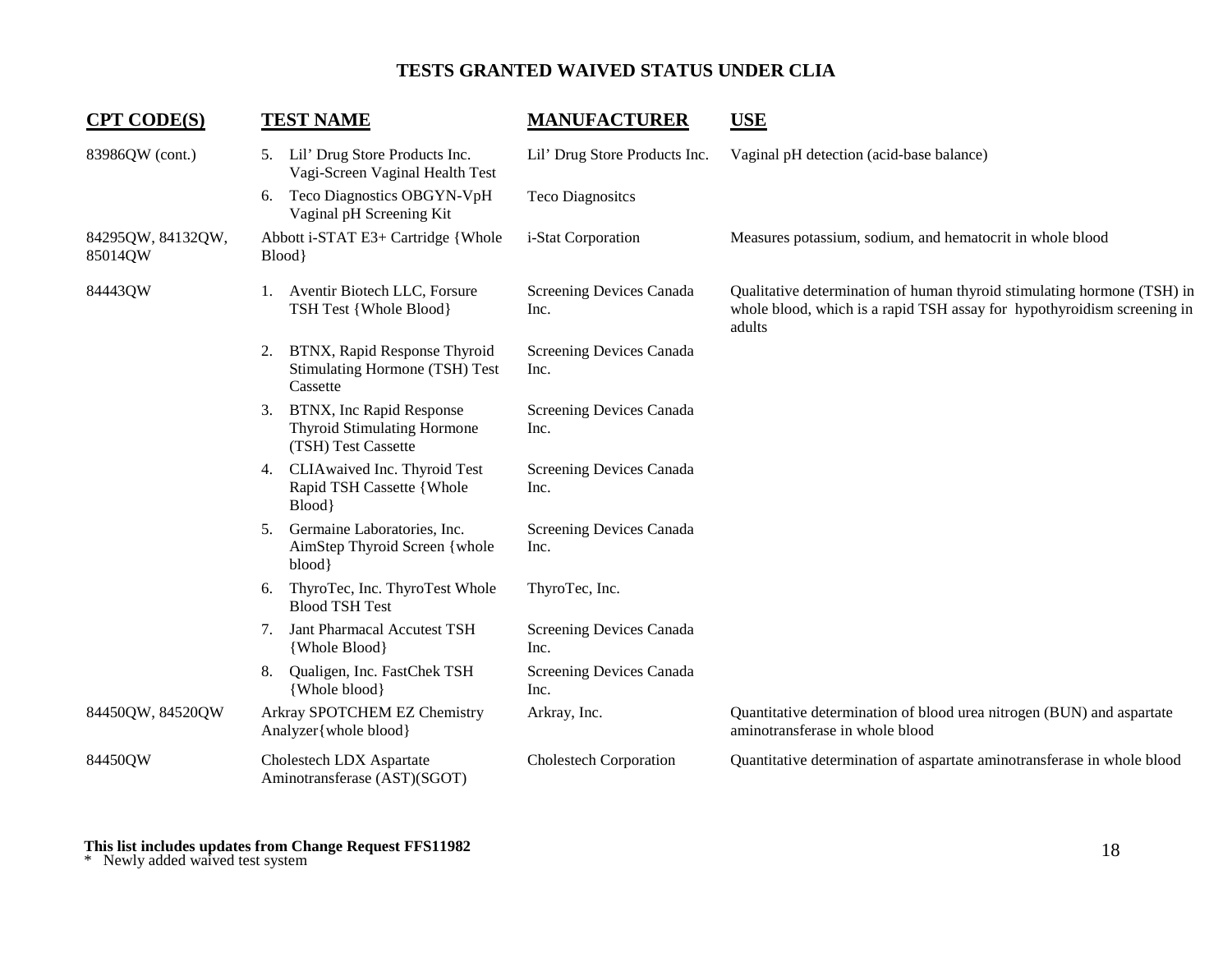| <b>CPT CODE(S)</b>                                                     | <b>TEST NAME</b>                                                                                                                                                                                                   | <b>MANUFACTURER</b>           | <b>USE</b>                                                                                                                                                                                               |
|------------------------------------------------------------------------|--------------------------------------------------------------------------------------------------------------------------------------------------------------------------------------------------------------------|-------------------------------|----------------------------------------------------------------------------------------------------------------------------------------------------------------------------------------------------------|
| 84460QW                                                                | Cholestech LDX <sup>®</sup> Alanine<br>Aminotransferase (ALT) Test                                                                                                                                                 | <b>Cholestech Corporation</b> | Quantitative determination of alanine aminotransferase in whole blood                                                                                                                                    |
| 84478QW                                                                | Germaine Laboratories Inc. AimStrip<br>Tandem Lipid Profile and Glucose<br>Measuring System (Germaine<br>Laboratories Inc. AimStrip Tandem<br>Triglycerides Test Strips)*                                          | Germaine Laboratories Inc.    | Measures triglycerides in whole blood                                                                                                                                                                    |
| 84703QW                                                                | Bayer Clinitek 50 Urine Chemistry<br>Analyzer - for HCG, urine                                                                                                                                                     | Bayer Corp.                   | Diagnosis of pregnancy                                                                                                                                                                                   |
| 84550QW                                                                | ForaCare, Inc. FORA MD6 Uric Acid<br>Monitoring System (ForaCare, Inc.<br>FORA MD6 Uric Acid Test Strips)                                                                                                          | TaiDoc Technology Corp.       | Measures blood uric acid in whole blood                                                                                                                                                                  |
| 85014QW                                                                | Wampole STAT-CRIT Hct                                                                                                                                                                                              | <b>Wampole Laboratories</b>   | Screen for anemia                                                                                                                                                                                        |
| 85018QW                                                                | Measures hemoglobin in whole blood.<br>Refer to the FDA website<br>http://www.accessdata.fda.gov/scripts/<br>cdrh/cfdocs/cfClia/analyteswaived.cfm<br>for the current waived complexity test<br>systems.           | Various.                      | Measures hemoglobin level in whole blood                                                                                                                                                                 |
| 85025QW                                                                | Sysmex XW-100                                                                                                                                                                                                      | Sysmex America, Inc.          | Quantitative automated hematology analyzer intended using anticoagulated<br>venous whole blood for WBC count, RBC count, hematocrit, hemoglobin,<br>platelet count and WBC differential                  |
| 85576QW                                                                | <b>Accumetrics VerifyNow Aspirin Assay</b>                                                                                                                                                                         | Accumetrics Inc.              | Qualitative assay to measure platelet aggregation                                                                                                                                                        |
| 85610QW (Contact your<br>Medicare carrier for<br>claims instructions.) | Screening test for deficiency of<br>prothrombin. Refer to the FDA website<br>http://www.accessdata.fda.gov/scripts/<br>cdrh/cfdocs/cfClia/analyteswaived.cfm<br>for the current waived complexity test<br>systems. | Various                       | Aid in screening for congenital deficiencies of Factors II, V, VII, X; screen<br>for deficiency of prothrombin; evaluate heparin effect, coumadin or warfarin<br>effect; screen for Vitamin K deficiency |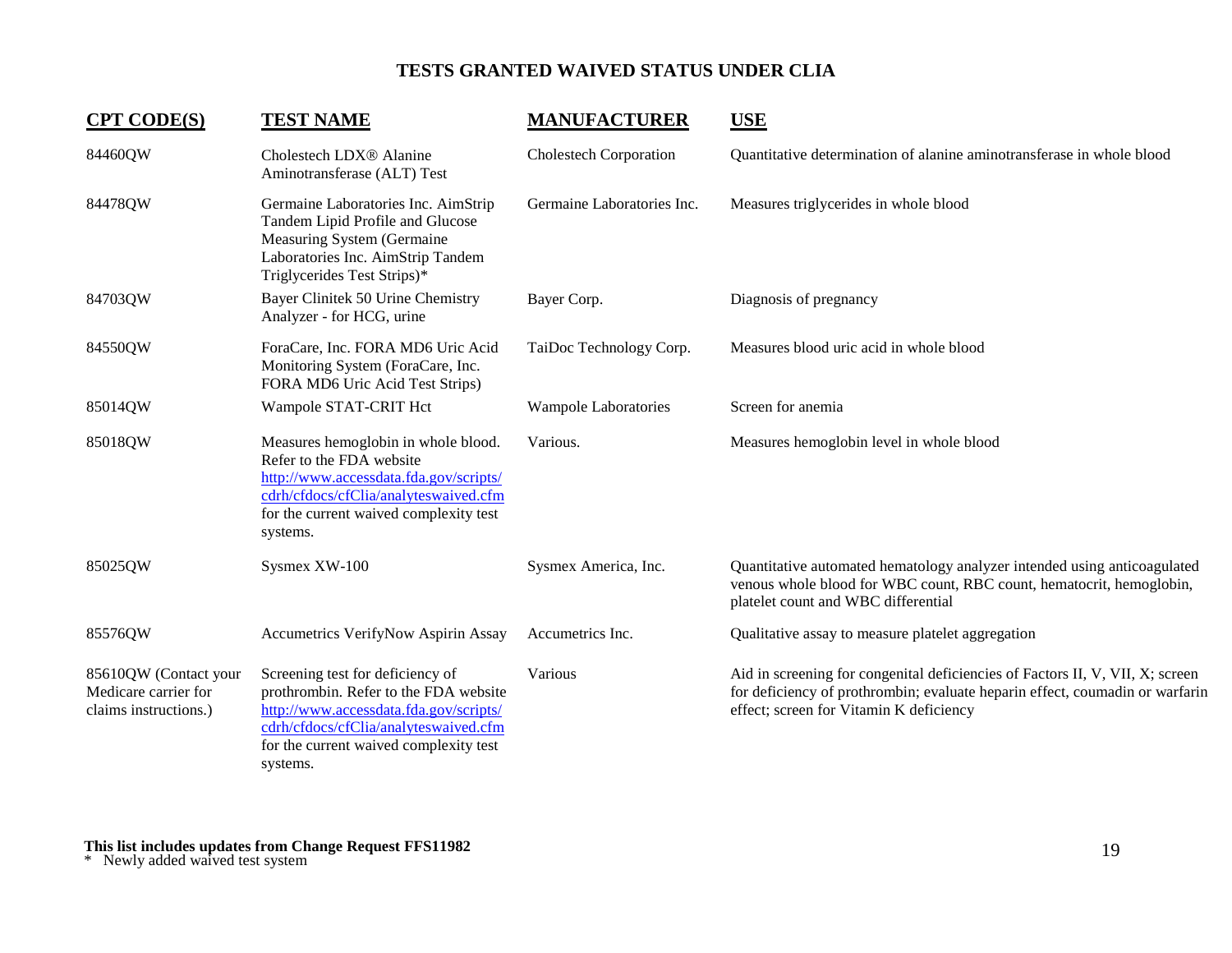| <b>CPT CODE(S)</b> | <b>TEST NAME</b>                                                                                                                                                                                                                                                                 | <b>MANUFACTURER</b>                      | <b>USE</b>                                                                                                                                                                                             |
|--------------------|----------------------------------------------------------------------------------------------------------------------------------------------------------------------------------------------------------------------------------------------------------------------------------|------------------------------------------|--------------------------------------------------------------------------------------------------------------------------------------------------------------------------------------------------------|
| 86294QW            | 1. Bion Diagnostic Sciences BTA<br>stat Test (for home use)                                                                                                                                                                                                                      | <b>Bion Diagnostic Sciences,</b><br>Inc. | Immunoassay for the qualitative detection of bladder tumor associated<br>antigen in urine of persons diagnosed with bladder cancer, and used as an<br>aid in the management of bladder cancer patients |
|                    | 2. LifeSign Status BTA                                                                                                                                                                                                                                                           | Polymedco, Inc.                          |                                                                                                                                                                                                        |
| 86308QW            | Screening test for mononucleosis<br>(mono) categorized as waived<br>complexity. Refer to the FDA website<br>http://www.accessdata.fda.gov/scripts/<br>cdrh/cfdocs/cfClia/analyteswaived.cfm<br>for the current waived complexity test<br>systems.                                | Various                                  | Qualitative screening test for the presence of heterophile antibodies in<br>human whole blood, which is used as an aid in the diagnosis of infectious<br>mononucleosis                                 |
| 86318QW            | Immunoassay for Helicobacter pylori<br>antibodies, single step method,<br>categorized as waived complexity.<br>Refer to the FDA website<br>http://www.accessdata.fda.gov/scripts/<br>cdrh/cfdocs/cfClia/analyteswaived.cfm<br>for the current waived complexity test<br>systems. | Various                                  | Immunoassay for rapid, qualitative detection of IgG antibodies specific to<br>Helicobacter pylori in whole blood                                                                                       |
| 86386QW            | 1. Alere NMP22 BladderChek Test<br>(Prescription Home Use) and<br>(Professional Use)                                                                                                                                                                                             | Alere                                    | Immunoassay for the qualitative detection of nuclear matrix protein NMP22<br>in urine for use as an aid in monitoring bladder cancer patients                                                          |
|                    | Matritech, Inc. NMP22 <sup>®</sup><br>2.<br>BladderCheck™ Test for<br>Professional and Prescription<br>Home Use                                                                                                                                                                  | Maritech, Inc.                           |                                                                                                                                                                                                        |
| 86618QW            | Wampole PreVue™ B. burgdorferi<br>1.<br><b>Antibody Detection Assay</b>                                                                                                                                                                                                          | Wampole Laboratories                     | Qualitative detection of IgG/IgM antibodies to Borrelia burgdorferi<br>(causative agent of Lyme disease) in whole blood                                                                                |
|                    | Quidel Sofia 2 {Fingerstick whole<br>2.<br>blood                                                                                                                                                                                                                                 | Quidel Corporation                       |                                                                                                                                                                                                        |
| 86701QW            | bioLytical INSTI HIV-1 Antibody<br>1.<br>Test {Fingerstick Whole Blood}                                                                                                                                                                                                          | BioLytical Laboratories, Inc.            | Qualitative immunoassay to detect antibodies to Human Immunodeficiency<br>Virus Type $1$ (HIV-1)                                                                                                       |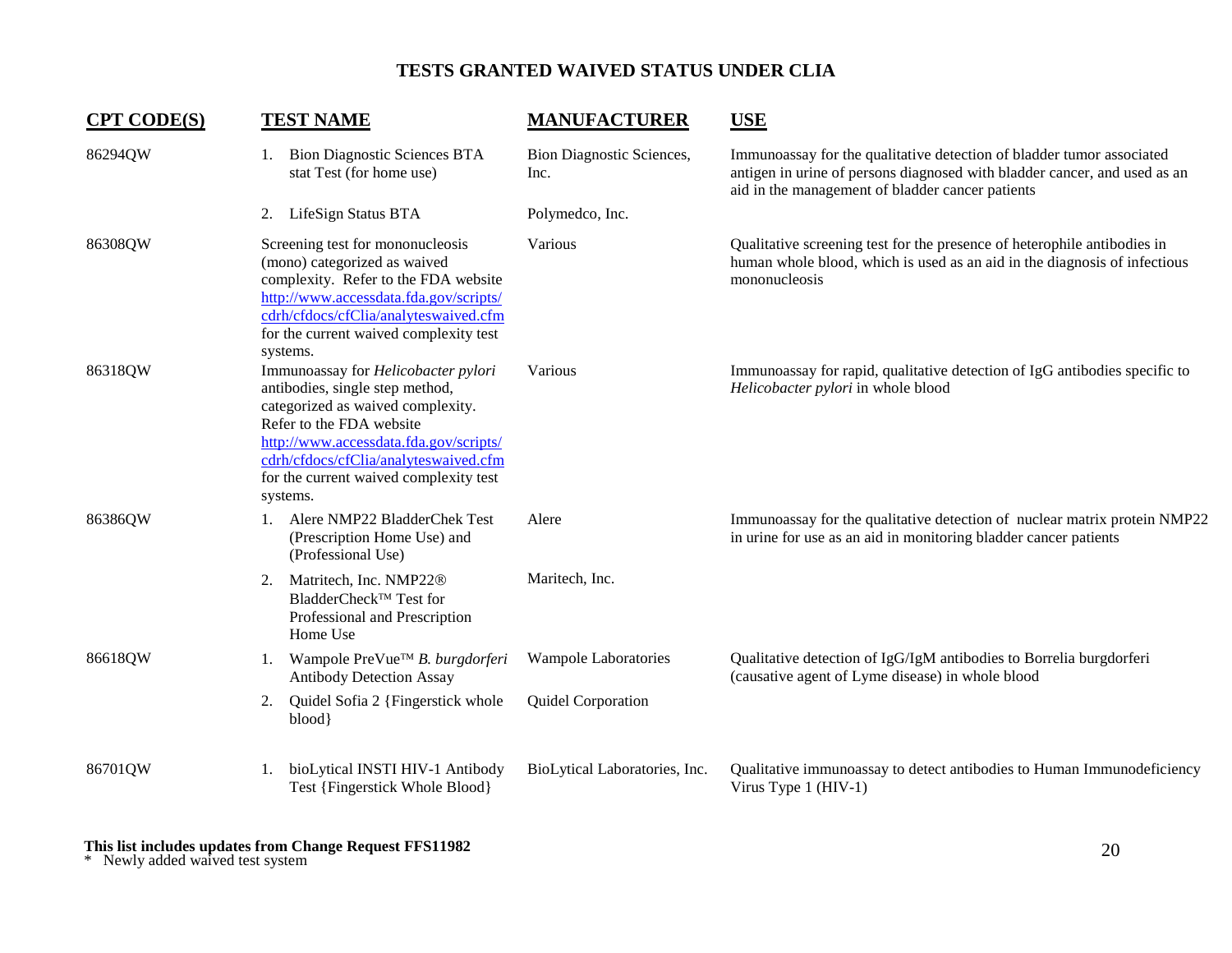| <b>CPT CODE(S)</b>  |                                                                             | <b>TEST NAME</b>                                                                                                                 | <b>MANUFACTURER</b>                      | <b>USE</b>                                                                                                                                                                                            |
|---------------------|-----------------------------------------------------------------------------|----------------------------------------------------------------------------------------------------------------------------------|------------------------------------------|-------------------------------------------------------------------------------------------------------------------------------------------------------------------------------------------------------|
| 86701QW (cont.)     | 2.                                                                          | OraSure Technologies OraQuick<br>Rapid HIV-1 Antibody Test                                                                       | OraSure Technologies, Inc                | Qualitative immunoassay to detect antibodies to Human Immunodeficiency<br>Virus Type 1 (HIV-1                                                                                                         |
|                     | 3.                                                                          | OraSure OraQuick Rapid HIV-1<br>Antibody Test - fingerstick and<br>venipuncture whole blood                                      | OraSure Technologies, Inc.               |                                                                                                                                                                                                       |
|                     | 4.                                                                          | Trinity Biotech Uni-Gold<br>Recombigen HIV Test<br>(Fingerstick, Venipuncture Whole<br>Blood)                                    | <b>Trinity Biotech</b>                   |                                                                                                                                                                                                       |
| 86780QW             | Diagnostics Direct LLC Syphilis<br>Health Check {FingerStick Whole<br>Blood |                                                                                                                                  | Diagnostics Direct LLC                   | Immunochromatographic assay for the detection of Treponema pallidum<br>(syphilis) antibodies in whole blood                                                                                           |
| G0433QW             | 1.                                                                          | bioLytical Laboratories, INSTI<br>HIV-1/HIV-2 Antibody Test<br>{Fingerstick whole blood}                                         | bioLytical Laboratories                  | Qualitative immunoassay to detect antibodies to Human Immunodeficiency<br>Virus Type 1 (HIV-1) and Type 2 (HIV-2) in fingerstick whole blood,<br>venipuncture whole blood and/or oral fluid specimens |
|                     | 2.                                                                          | OraSure OraQuick Advance Rapid<br>HIV-1/2 Antibody Test {oral fluid,<br>fingerstick whole blood and<br>venipuncture whole blood} | OraSure Technologies, Inc.               |                                                                                                                                                                                                       |
|                     | 3.                                                                          | OraSure Technologies OraQuick<br>In-Home HIV Test {Oral Fluid}                                                                   | OraSure Technologies, Inc.               |                                                                                                                                                                                                       |
|                     | 4.                                                                          | Chembio Diagnostic Systems, Inc,<br>DPP HIV 1/2 Assay {Oral Fluid}                                                               | Chembio Diagnostic<br>Systems, Inc.      |                                                                                                                                                                                                       |
|                     | 5.                                                                          | Clearview Complete HIV 1/2<br>{Fingerstick Venipuncture, whole<br>blood}                                                         | Chembio Diagnostic<br>Systems, Inc.      |                                                                                                                                                                                                       |
| 86803QW,<br>G0472QW |                                                                             | OraQuick HCV Rapid Antibody Test<br>and OraQuick Visual Reference Panel                                                          | Orasure Technologies Inc.                | Qualitative immunoassay to detect antibodies to hepatitis C virus in<br>fingerstick whole blood and venipuncture whole blood specimens                                                                |
| 87077QW             |                                                                             | <b>Ballard Medical Products CLOtest</b>                                                                                          | <b>Ballard Medical Products</b>          | Presumptive identification of <i>Helicobacter pylori</i> in gastric biopsy tissue,<br>which has been shown to cause chronic active gastritis (ulcers)                                                 |
|                     | 2.                                                                          | Delta West CLOtest                                                                                                               | Delta West<br><b>Tri-Med Specialties</b> |                                                                                                                                                                                                       |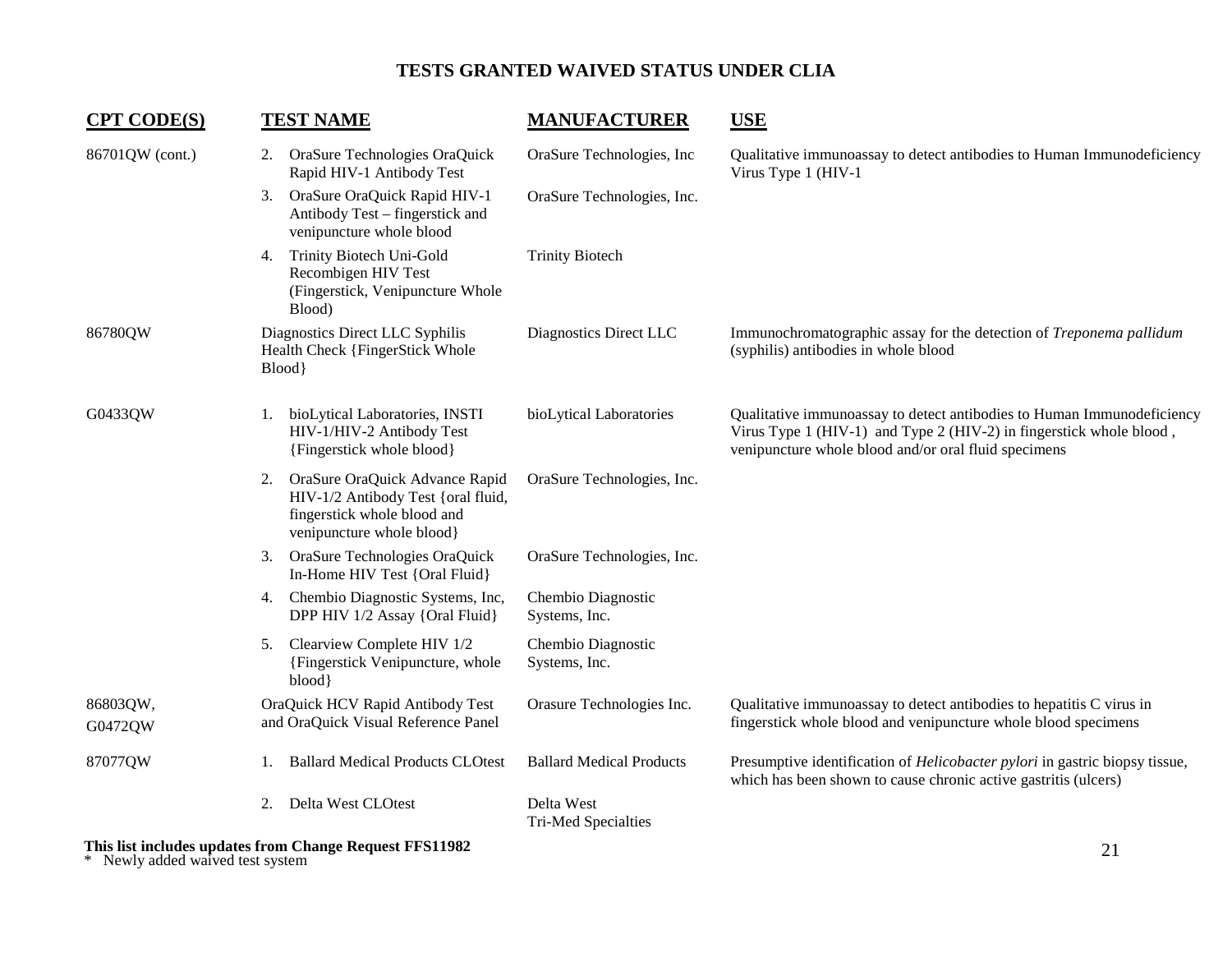| <b>CPT CODE(S)</b>                                                                                                                                    | <b>TEST NAME</b>                                                              | <b>MANUFACTURER</b>                       | <b>USE</b>                                                                                                                                            |  |
|-------------------------------------------------------------------------------------------------------------------------------------------------------|-------------------------------------------------------------------------------|-------------------------------------------|-------------------------------------------------------------------------------------------------------------------------------------------------------|--|
| 87077QW (cont.)                                                                                                                                       | <b>GI Supply HP-FAST</b><br>3.                                                | Mycoscience Labs, Inc.                    | Presumptive identification of <i>Helicobacter pylori</i> in gastric biopsy tissue,<br>which has been shown to cause chronic active gastritis (ulcers) |  |
|                                                                                                                                                       | GI Supply, Div. Chek-Med<br>4.<br>Systems HP One                              | GI Supply                                 |                                                                                                                                                       |  |
|                                                                                                                                                       | Jant Accutest Rapid Urease test<br>5.<br>(H. pylori detection)                | ARJ Medical, Inc.                         |                                                                                                                                                       |  |
|                                                                                                                                                       | Medical Instruments Corporation<br>6.<br>Pronto Dry H. pylori                 | <b>Medical Instruments</b><br>Corporation |                                                                                                                                                       |  |
|                                                                                                                                                       | Serim Pyloritek Test Kit<br>7.                                                | Serim                                     |                                                                                                                                                       |  |
| 87210QW                                                                                                                                               | Stesans Maybe?Mom Mini<br>1.<br><b>Ovulation Microscope</b>                   | <b>LEC</b> Associates                     | Detects ferning pattern in saliva which is used in the determination of<br>ovulation (optimal for conception)                                         |  |
|                                                                                                                                                       | O2 Unlimited Donna Ovulation<br>2.<br>Tester                                  | O2 Unlimited Corp.                        |                                                                                                                                                       |  |
| 87338QW                                                                                                                                               | Meridian Bioscience Immunocard<br>STAT! HpSA (Stool)                          | Meridian Bioscience, Inc.                 | Immunoassay for rapid, qualitative detection of <i>Helicobacter pylori</i> antigens<br>in stool                                                       |  |
| 87389QW[from<br>December 5, 2014 to<br>December 31, 2014],<br>87806QW [on and after<br>January 1, 2015],<br>G0475QW [on and after<br>January 1, 2017] | Orgenics, Alere Determine HIV-1/2<br>Ag/Ab Combo {fingerstick Whole<br>Blood} |                                           | Detects antigen to HIV-1, and antibodies to HIV-1 and HIV-2 in whole<br>blood                                                                         |  |
| 87449QW                                                                                                                                               | ZymeTx Zstatflu® Test                                                         | Zymetx, Inc.                              | Qualitative determination of influenza types A and B from throat swab<br>specimens that does not differentiate between types A and B                  |  |
| 87502QW                                                                                                                                               | 1. Alere i Influenza A & B Test<br>{Direct Nasal swab only}                   | Alere Scarborough, Inc.                   | Differential and qualitative detection of Influenza A and Influenza B viral<br>nucleic acids using isothermal nucleic acid amplification technology   |  |
|                                                                                                                                                       | 2. Alere i System (Alere i Influenza<br>A & B 2                               | Alere Scarborough, Inc.                   |                                                                                                                                                       |  |
|                                                                                                                                                       | Alere ID NOW Instrument {Nasal<br>3.<br>and Nasopharyngeal swabs}             | Alere Scarborough, Inc                    |                                                                                                                                                       |  |
|                                                                                                                                                       | Cepheid Gene Xpert Xpress<br>4.<br>System (Xpert Flu Xpress)                  | Cepheid                                   | Mulitplex RT-PCR assay for detection and differentiation of Influenza A<br>and Influenza B                                                            |  |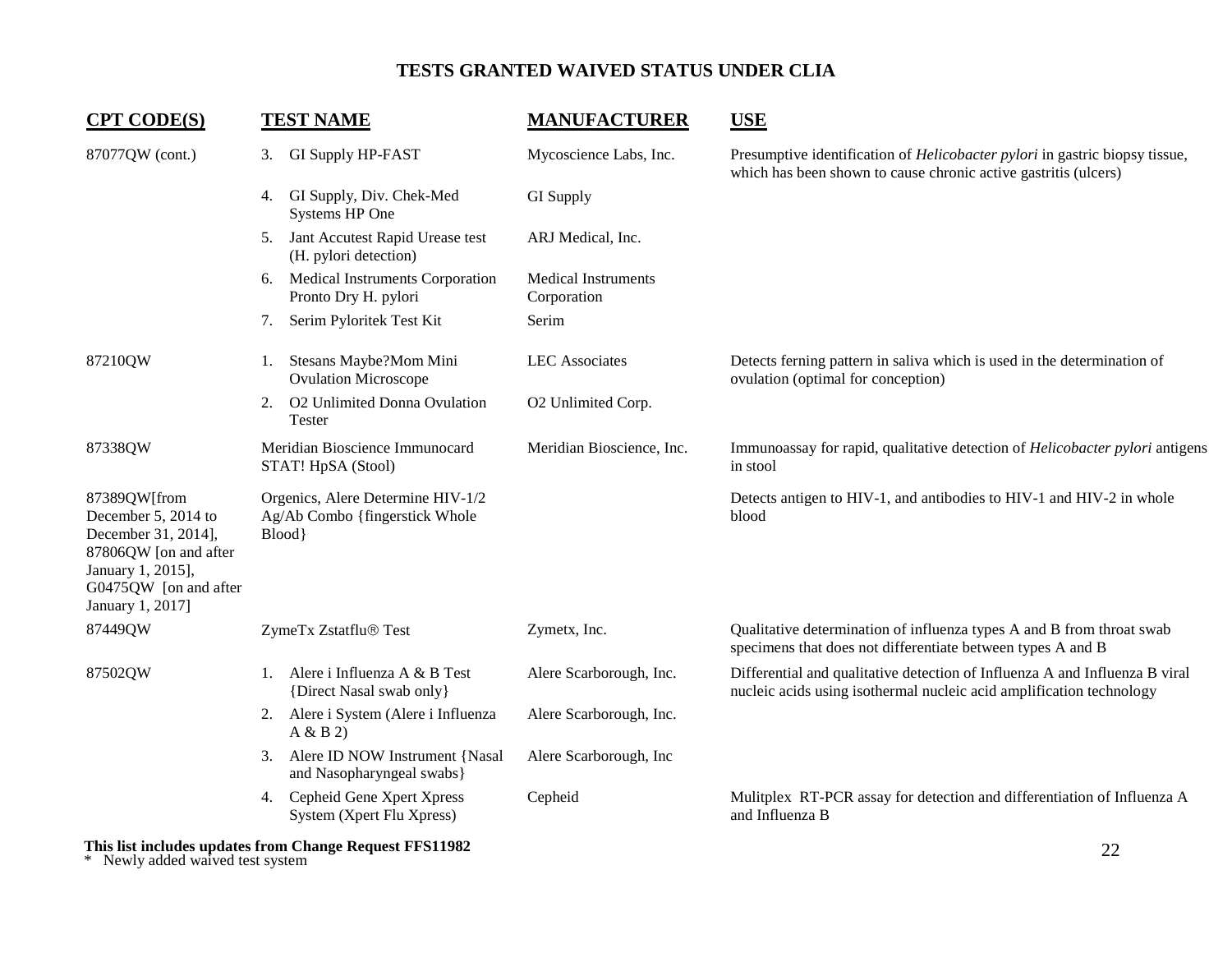| <b>CPT CODE(S)</b> |                                                                                                                                           | <b>TEST NAME</b>                                                                                                                             | <b>MANUFACTURER</b>             | <b>USE</b>                                                                                                                                                                                      |
|--------------------|-------------------------------------------------------------------------------------------------------------------------------------------|----------------------------------------------------------------------------------------------------------------------------------------------|---------------------------------|-------------------------------------------------------------------------------------------------------------------------------------------------------------------------------------------------|
| 87502QW (cont.)    | 5.                                                                                                                                        | Cepheid GeneXpert Xpress<br>System (Xpert Xpress Flu<br>Assay)(GeneXpert Xpress IV hub<br>configuration)*                                    | Cepheid                         | Real-time RT-PCR assay for detection and discrimination of Influenza A<br>and Influenza B in nasopharyngeal swab specimens                                                                      |
|                    | 6.                                                                                                                                        | Mesa Biotech Accula (Accula Flu<br>A/Flu B test)                                                                                             | Mesa Biotech Inc.               |                                                                                                                                                                                                 |
|                    | 7.                                                                                                                                        | RocheMolecular, cobas Liat<br>System (cobas Liat Influenza A/B<br>Assay)                                                                     | IQuum, Inc.                     |                                                                                                                                                                                                 |
|                    | 8.                                                                                                                                        | Sekisui Inc., Silaris Dock (Silaris<br>Influenza A&B Test)                                                                                   | Mesa Biotech Inc.               |                                                                                                                                                                                                 |
| 87631QW            | 1.                                                                                                                                        | Cepheid Gene Xpert Xpress<br>System (Xpert Flu+RSV Xpress)                                                                                   | Cepheid                         | Detection of influenza A, influenza B and respiratory syncytial virus (RSV)<br>viral RNA by reverse transcriptase polymerase chain reaction assay                                               |
|                    | 2.<br>3.                                                                                                                                  | Cepheid GeneXpert Xpress<br>System (Xpert Xpress Flu/RSV<br>Assay)(GeneXpert Xpress IV hub<br>configuration)*<br>Roche Molecular, cobas Liat | Cephied                         |                                                                                                                                                                                                 |
|                    |                                                                                                                                           | System cobas Liat Influenza A/B<br>& RSV Assay                                                                                               | IQUUM, INC.                     |                                                                                                                                                                                                 |
| 87633QW            | BioFire Diagnostics, FilmArray 2.0 EZ<br>Configuration Instrument (Viral and<br><b>Bacterial Nucleic</b><br>Acids) {Nasopharyngeal Swabs} |                                                                                                                                              | <b>BioFire Diagnostics, LLC</b> | Multiplexed nucleic acid test for detection and identification of multiple<br>respiratory pathogen nucleic acids in nasopharyngeal swabs                                                        |
| 87634QW            |                                                                                                                                           | 1. Alere i System Respiratory<br><b>Syncytial Virus</b>                                                                                      | Alere Scarborough, Inc.         | Qualitative detection of RSV viral RNA in direct nasopharyngeal swabs and<br>nasopharyngeal swabs eluted in viral transport media utilizing isothermal nucleic<br>acid amplification technology |
|                    | 2.                                                                                                                                        | Alere ID NOW Instrument<br>{Nasopharyngeal swabs}                                                                                            | Alere Scarborough, Inc.         |                                                                                                                                                                                                 |
|                    | 3.                                                                                                                                        | Mesa Biotech Accula (Accula<br>RSV Test)                                                                                                     | Messa Biotech, Inc.             |                                                                                                                                                                                                 |
|                    | 4.                                                                                                                                        | Sekisui Inc. Silaris Dock (Silaris<br>RSV Test)                                                                                              | Messa Biotech, Inc.             |                                                                                                                                                                                                 |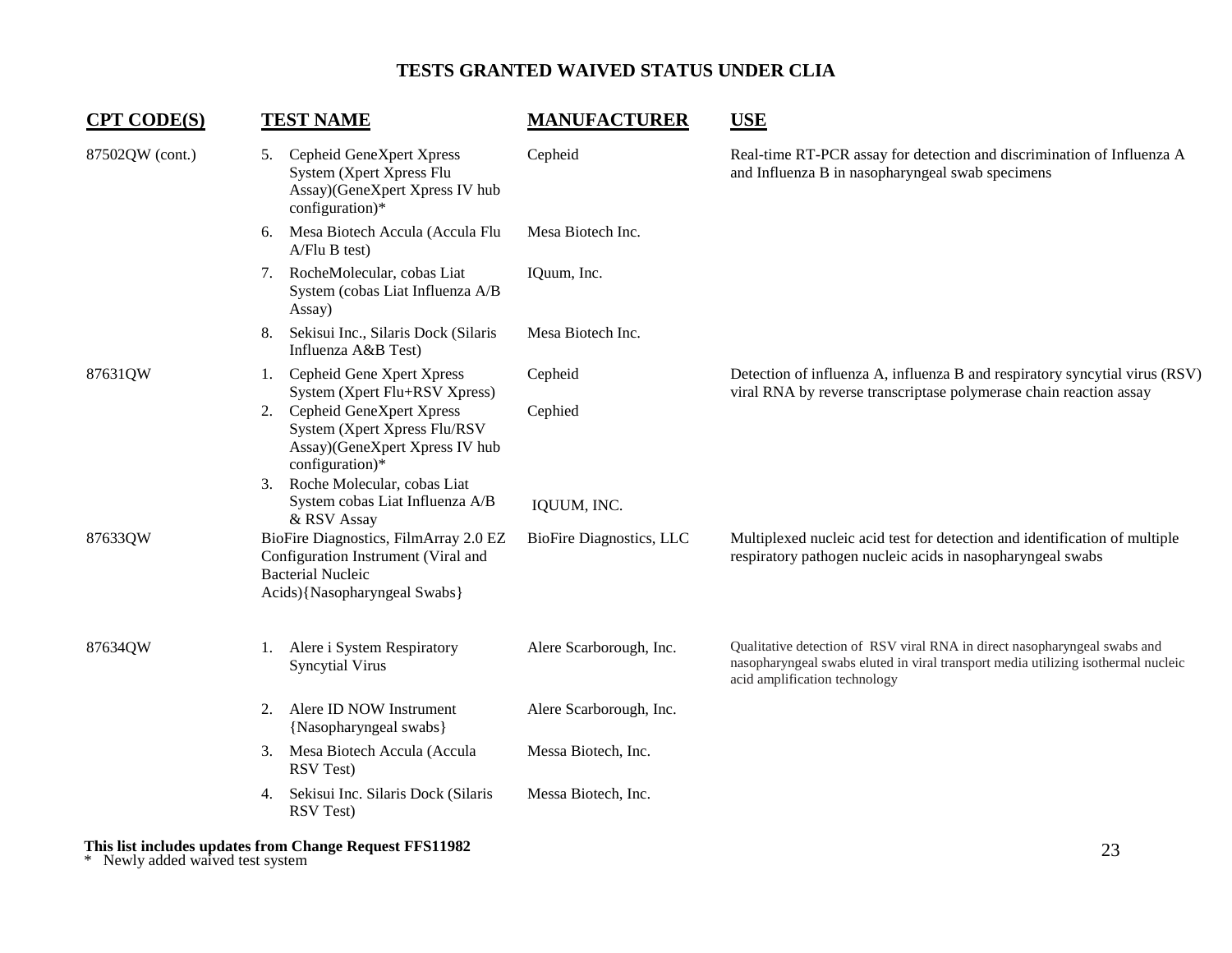| <b>CPT CODE(S)</b> | <b>TEST NAME</b>                                                                                                                                                                                                                                                                              | <b>MANUFACTURER</b>     | <b>USE</b>                                                                                                                                                                                                                                                                                                |
|--------------------|-----------------------------------------------------------------------------------------------------------------------------------------------------------------------------------------------------------------------------------------------------------------------------------------------|-------------------------|-----------------------------------------------------------------------------------------------------------------------------------------------------------------------------------------------------------------------------------------------------------------------------------------------------------|
| 87651QW            | 1. Alere i Instrument                                                                                                                                                                                                                                                                         | Alere Scarborough, Inc. | Detection of Group A bacterial nucleic acids utilizing isothermal nucleic<br>acid amplification technology                                                                                                                                                                                                |
|                    | 2. Alere i Instrument (Alere i Strep A<br>2)                                                                                                                                                                                                                                                  | Alere Scarborough, Inc. |                                                                                                                                                                                                                                                                                                           |
|                    | Cepheid GeneXpert Xpress<br>3.<br>System (Xpert Xpress Strep<br>A)(GeneXpert Xpress IV hub<br>configuration)*                                                                                                                                                                                 | Cepheid                 |                                                                                                                                                                                                                                                                                                           |
|                    | 4. Roche Molecular, cobas Liat<br>System                                                                                                                                                                                                                                                      | IQuum, Inc.             | Detection of Streptococcus group A utilizing nucleic acid purification and<br>polymerase chain reaction (PCR) technology (automation and integration of<br>sample purification, nucleic acid amplification, and detection of the target<br>sequence using real-time PCR) to detect Streptococcus pyogenes |
| 87804QW            | Quidel QuickVue® Influenza Test                                                                                                                                                                                                                                                               | Quidel Corporation      | Qualitative detection of influenza type A and type B antigens from nasal<br>swab, nasal wash or nasal aspirate specimens that does not differentiate<br>between influenza types A and B                                                                                                                   |
| 87804QW            | Qualitative detection of influenza type<br>A and type B antigens that<br>differentiates between influenza types<br>A and B. Refer to the FDA website<br>http://www.accessdata.fda.gov/scripts/<br>cdrh/cfdocs/cfClia/analyteswaived.cfm<br>for the current waived complexity test<br>systems. | Various                 | Qualitative detection of influenza type A and type B antigens from nasal<br>swab, nasopharyngeal (NP) swab, nasal wash, nasal aspirate or nasal<br>specimens that does differentiate between influenza types A and B                                                                                      |
| 87804QW            | Binax Now® Flu A Test<br>1.                                                                                                                                                                                                                                                                   | Binax, Inc.             | Qualitative detection of influenza type A antigen in nasopharyngeal<br>specimens                                                                                                                                                                                                                          |
|                    | 2. BTNX, Inc. Rapid Response<br><b>Influenza A Test Cassette</b>                                                                                                                                                                                                                              | SA Scientific, Inc.     |                                                                                                                                                                                                                                                                                                           |
|                    | EarlyDetect Pro Influenza A Test<br>3.                                                                                                                                                                                                                                                        | SA Scientific, Inc.     |                                                                                                                                                                                                                                                                                                           |
|                    | SA Scientific SAS Influenza A<br>4.<br><b>Test</b>                                                                                                                                                                                                                                            | SA Scientific, Inc.     |                                                                                                                                                                                                                                                                                                           |
| 87804QW            | Binax Now® Flu B Test                                                                                                                                                                                                                                                                         | Binax, Inc.             | Qualitative detection of influenza type B antigen in nasopharyngeal<br>specimens                                                                                                                                                                                                                          |
|                    | BTNX, Inc. Rapid Response<br>2.<br><b>Influenza BTest Cassette</b>                                                                                                                                                                                                                            | SA Scientific, Inc.     |                                                                                                                                                                                                                                                                                                           |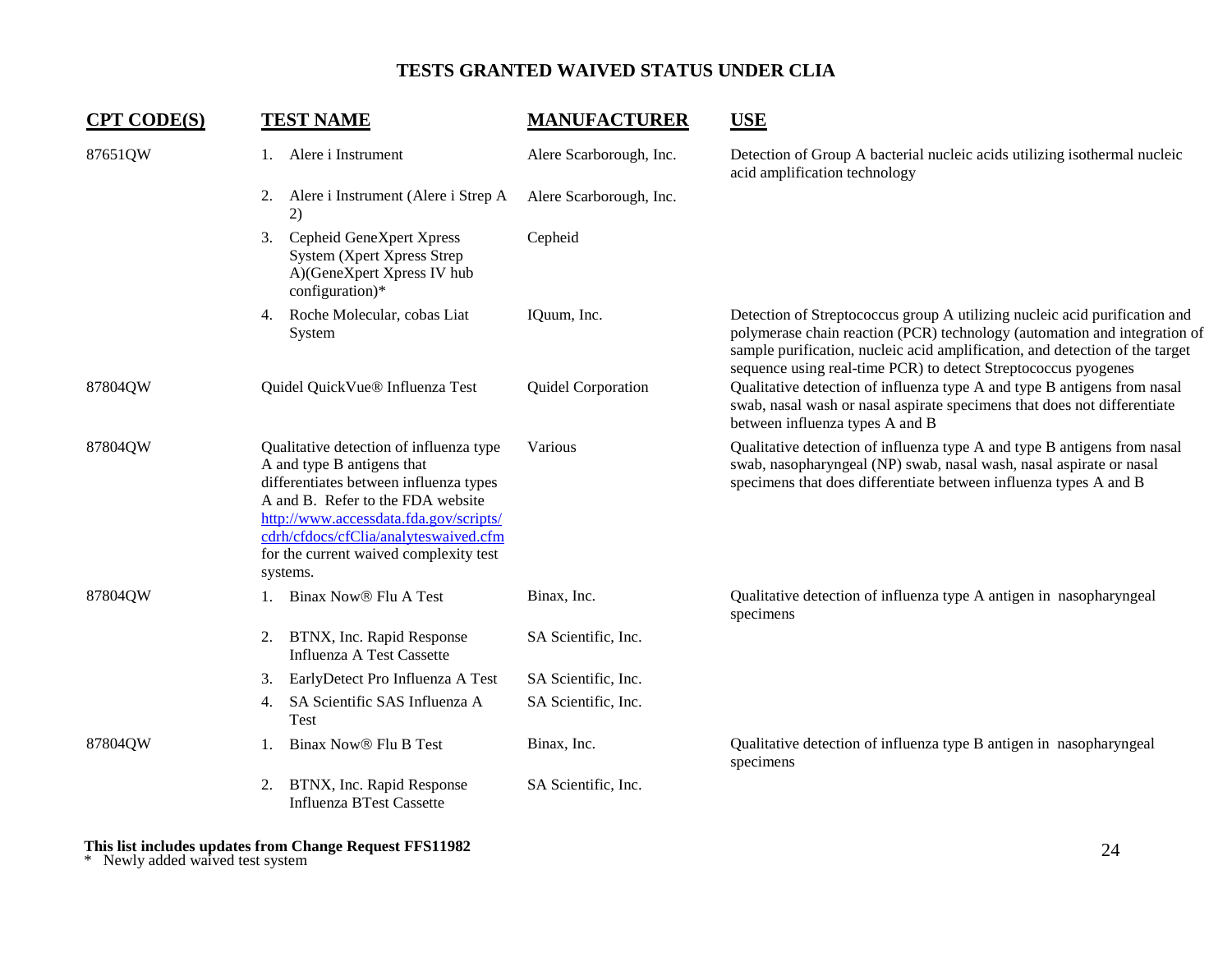| <b>CPT CODE(S)</b> | <b>TEST NAME</b>                                                                                                                                                                                                                                                                                         |                                                                                | <b>MANUFACTURER</b>               | <b>USE</b>                                                                                                                                                                    |
|--------------------|----------------------------------------------------------------------------------------------------------------------------------------------------------------------------------------------------------------------------------------------------------------------------------------------------------|--------------------------------------------------------------------------------|-----------------------------------|-------------------------------------------------------------------------------------------------------------------------------------------------------------------------------|
| 87804QW (cont.)    | 3.                                                                                                                                                                                                                                                                                                       | EarlyDetect Pro Influenza B Test                                               | SA Scientific, Inc.               | Qualitative detection of influenza type B antigen in nasopharyngeal<br>specimens                                                                                              |
|                    | <b>Test</b>                                                                                                                                                                                                                                                                                              | 4. SA Scientific SAS Influenza B                                               | SA Scientific, Inc.               |                                                                                                                                                                               |
| 87807QW            | Qualitative detection of RSV antigen<br>by immunoassay. Refer to the FDA<br>website<br>http://www.accessdata.fda.gov/scripts/<br>cdrh/cfdocs/cfClia/analyteswaived.cfm<br>for the current waived complexity test<br>systems.                                                                             |                                                                                |                                   | Rapid immunoassay for the qualitative detection of RSV antigen                                                                                                                |
| 87808QW            | 1.                                                                                                                                                                                                                                                                                                       | Genzyme OSOM Trichomonas<br>Rapid Test                                         | Genzyme Corp.                     | Immunoassay for the qualitative detection of Trichomonas vaginalis<br>antigens from vaginal swabs                                                                             |
|                    | 2.                                                                                                                                                                                                                                                                                                       | Sekisui Diagnostics, LLC OSOM<br>Trichomonas Rapid Test                        | Genzyme Corp.                     |                                                                                                                                                                               |
| 87809QW            | 1.                                                                                                                                                                                                                                                                                                       | AdenoPlus (human eye fluid)                                                    | Rapid Pathogen Screening,<br>Inc. | Immunochromatographic test for the qualitative detection of adenoviral<br>antigens from eye fluid                                                                             |
|                    | 2.                                                                                                                                                                                                                                                                                                       | Quidel, AdenoPlus {Tear fluid}                                                 | Quidel Corp.                      |                                                                                                                                                                               |
|                    | 3.                                                                                                                                                                                                                                                                                                       | Quidel Corporation, QuickVue<br>Adenoviral Conjunctivitis Test<br>{Tear Fluid} | Quidel Corp.                      |                                                                                                                                                                               |
|                    | 4.                                                                                                                                                                                                                                                                                                       | Rapid Pathogen Screening RPS<br>Adeno Detector                                 | Rapid Pathogen Screening          | Quidel Corp.                                                                                                                                                                  |
| 87880QW            | Streptococcus group A antigen<br>detection by immunoassay with direct<br>optical observation categorized as<br>waived complexity. Refer to the FDA<br>website<br>http://www.accessdata.fda.gov/scripts/<br>cdrh/cfdocs/cfClia/analyteswaived.cfm<br>for the currently waived complexity<br>test systems. |                                                                                | Various                           | Rapidly detects GAS antigen from throat swabs and used as an aid in the<br>diagnosis of GAS infection, which typically causes strep throat, tonsillitis,<br>and scarlet fever |
| 87899QW            |                                                                                                                                                                                                                                                                                                          | Meridian Bioscience Immunocard<br>STAT! HpSA {Stool}                           | Meridian Bioscience, Inc.         | Immunoassay for the qualitative detection of <i>Helicobacter pylori antigens</i><br>in stool specimens                                                                        |